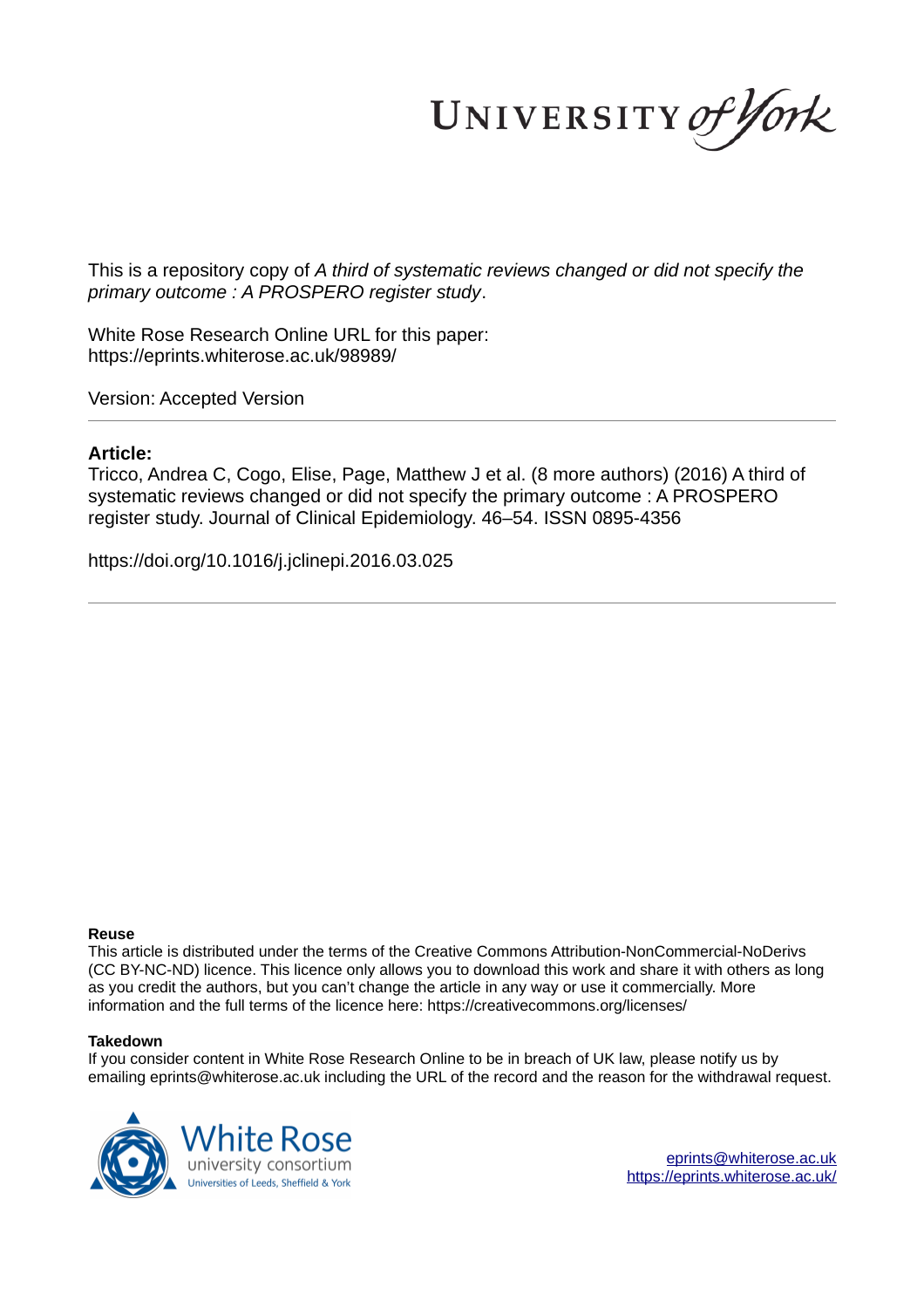# Accepted Manuscript

A third of systematic reviews changed or did not specify the primary outcome: A PROSPERO register study

Andrea C. Tricco, Elise Cogo, Matthew J. Page, Julie Polisena, Alison Booth, Kerry Dwan, Heather MacDonald, Tammy J. Clifford, Lesley A. Stewart, Sharon E. Straus, David Moher

PII: S0895-4356(16)30076-2

DOI: 10.1016/j.jclinepi.2016.03.025

Reference: JCE 9156

To appear in: Journal of Clinical Epidemiology

Received Date: 9 April 2015

Revised Date: 8 March 2016

Accepted Date: 10 March 2016

Please cite this article as: Tricco AC, Cogo E, Page MJ, Polisena J, Booth A, Dwan K, MacDonald H, Clifford TJ, Stewart LA, Straus SE, Moher D, A third of systematic reviews changed or did not specify the primary outcome: A PROSPERO register study, *Journal of Clinical Epidemiology* (2016), doi: 10.1016/j.jclinepi.2016.03.025.

This is a PDF file of an unedited manuscript that has been accepted for publication. As a service to our customers we are providing this early version of the manuscript. The manuscript will undergo copyediting, typesetting, and review of the resulting proof before it is published in its final form. Please note that during the production process errors may be discovered which could affect the content, and all legal disclaimers that apply to the journal pertain.

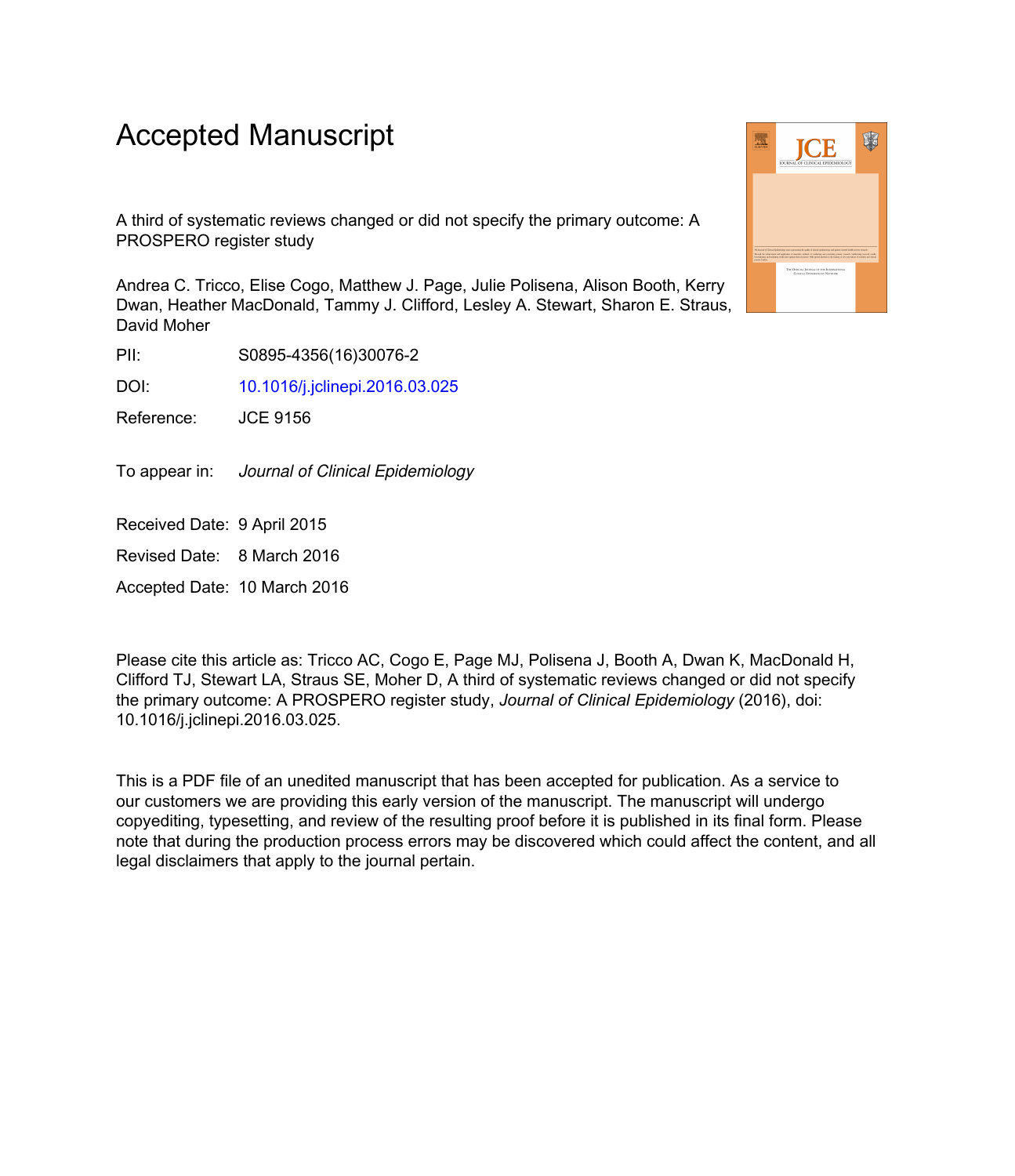| 1                | A third of systematic reviews changed or did not specify the primary outcome: A                          |                                                             |  |  |
|------------------|----------------------------------------------------------------------------------------------------------|-------------------------------------------------------------|--|--|
| $\boldsymbol{2}$ |                                                                                                          | <b>PROSPERO</b> register study                              |  |  |
| 3                | Andrea C Tricco <sup>a,b</sup>                                                                           | email: TriccoA@smh.ca                                       |  |  |
| $\overline{4}$   | Elise Cogo <sup>a</sup>                                                                                  | email: CogoE@smh.ca                                         |  |  |
| 5                | Matthew J Page <sup>c</sup>                                                                              | email: Matthew.page@monash.edu                              |  |  |
| 6                | Julie Polisena <sup>d,e</sup>                                                                            | email: Juliep@cadth.ca                                      |  |  |
| $\tau$           | Alison Booth <sup>f</sup>                                                                                | email: Alison.booth@york.ac.uk                              |  |  |
| $\,8\,$          | Kerry Dwan <sup>g</sup>                                                                                  | email: Kerry.dwan@liverpool.ac.uk                           |  |  |
| 9                |                                                                                                          | Heather MacDonald <sup>a</sup> email: Hrmacdonald@gmail.com |  |  |
| 10               | Tammy J Clifford <sup>d</sup>                                                                            | email: TammyC@cadth.ca                                      |  |  |
| 11               | Lesley A Stewart                                                                                         | email: Lesley.stewart@york.ac.uk                            |  |  |
| 12               | Sharon E Straus <sup>a,h</sup>                                                                           | email: StrausS@smh.ca                                       |  |  |
| 13               | David Moher <sup>1</sup>                                                                                 | email: Dmoher@ohri.ca                                       |  |  |
| 14               | <sup>a</sup> Knowledge Translation Program, Li Ka Shing Knowledge Institute, St. Michael's Hospital, 209 |                                                             |  |  |
| 15               | Victoria Street, East Building. Toronto, Ontario, M5B 1T8, Canada                                        |                                                             |  |  |
| 16               | <sup>b</sup> Epidemiology Division, Dalla Lana School of Public Health, University of Toronto, 155       |                                                             |  |  |
| 17               | College Street, 6th floor, Toronto, Ontario M5T 3M7, Canada                                              |                                                             |  |  |
| 18               | <sup>c</sup> School of Public Health & Preventive Medicine, Monash University, Level 6, The Alfred       |                                                             |  |  |
| 19               | Centre, 99 Commercial Road, Melbourne, Victoria 3004, Australia                                          |                                                             |  |  |
| 20               | <sup>d</sup> Canadian Agency for Drugs and Technologies in Health (CADTH), 865 Carling Avenue Suite      |                                                             |  |  |
| 21               | 600, Ottawa, Ontario K1S 5S8                                                                             |                                                             |  |  |
| 22               | <sup>e</sup> Department of Epidemiology and Community Medicine, University of Ottawa, 451 Smyth          |                                                             |  |  |
| 23               | Road, Ottawa, Ontario, K1H 8M5, Canada                                                                   |                                                             |  |  |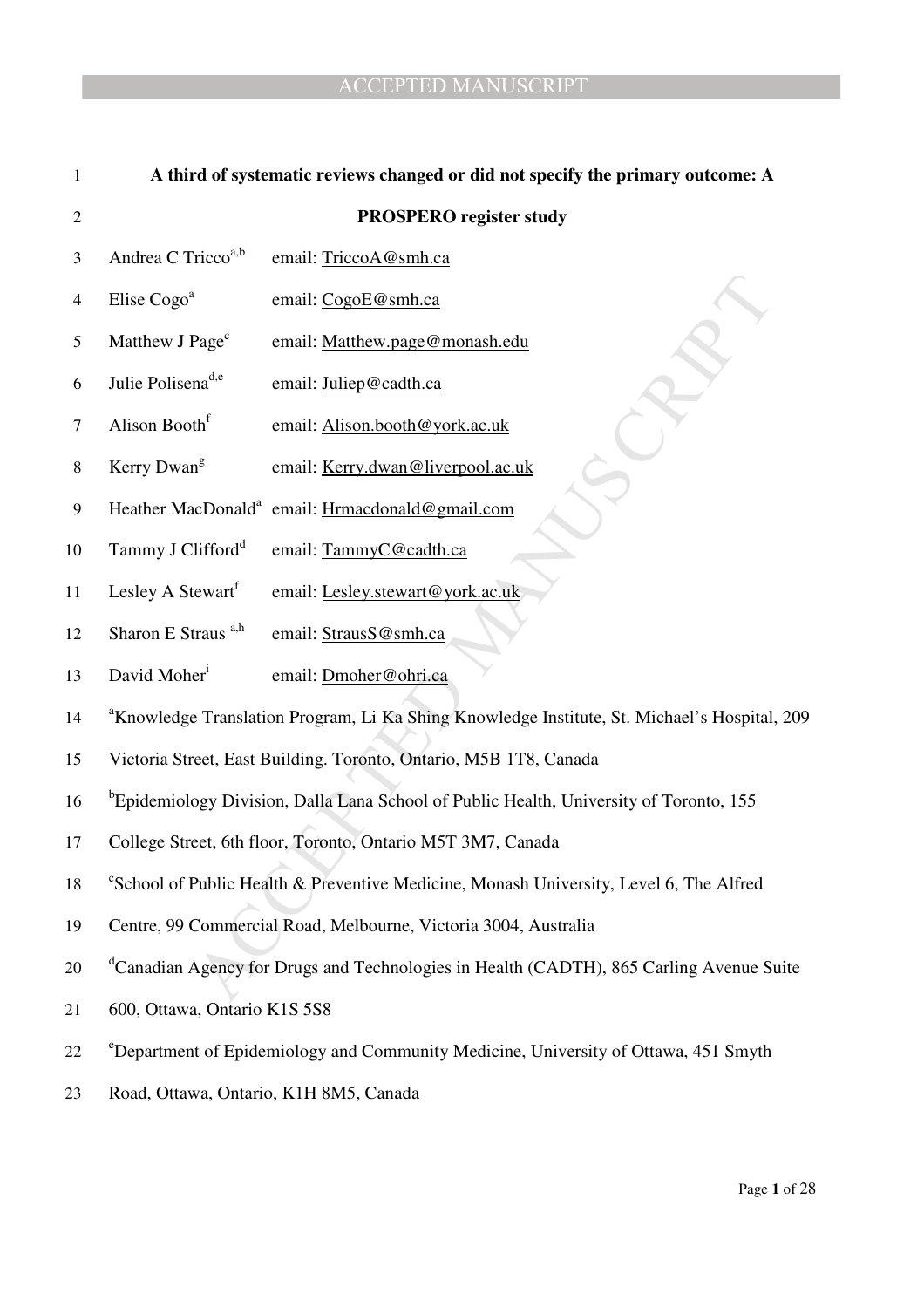- <sup>24</sup> <sup>f</sup>Centre for Reviews and Dissemination, University of York, York YO10 5DD, UK
- 25 <sup>g</sup>Department of Biostatistics, University of Liverpool, UK
- <sup>h</sup>Department of Geriatric Medicine, University of Toronto, 27 Kings College Circle. Toronto,
- 27 Ontario M5S 1A1, Canada
- S 1A1, Canada<br>
uthods Centre, Ottawa Hospital Research Institute, The Ottawa Hospital, 501 Smyth<br>
MOX 201B, Ottawa, Ontario, Canada, K1H 8L6<br>
dence to:<br>
cco, MSc, PhD<br>
mowledge Translation Program<br>
g Knowledge Institute, S <sup>28</sup> <sup>i</sup>Ottawa Methods Centre, Ottawa Hospital Research Institute, The Ottawa Hospital, 501 Smyth
- 29 Road, PO BOX 201B, Ottawa, Ontario, Canada, K1H 8L6

## 30 **Correspondence to:**

- 31 Andrea Tricco, MSc, PhD
- 32 Scientist, Knowledge Translation Program
- 33 Li Ka Shing Knowledge Institute, St. Michael's Hospital
- 34 209 Victoria Street, East Building, Room 716, Toronto, Ontario, M5B 1W8, Canada
- 35 Email: triccoa@smh.ca, Telephone: 416-864-6060 x77521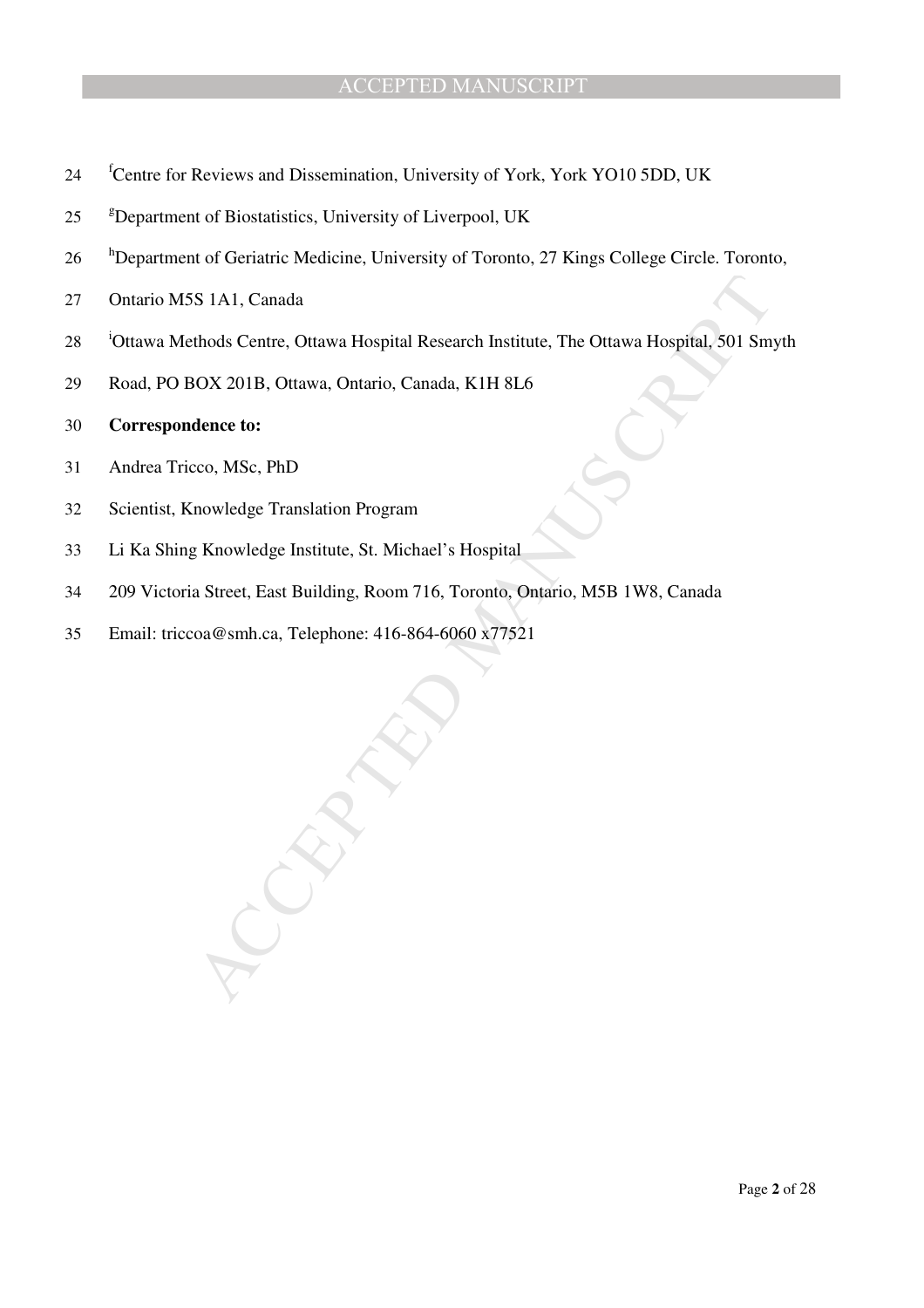#### **ABSTRACT**

gn and Setting: Retrospective cohort study. The primary outcomes from systematications were compared with those reported in the corresponding PROSPERO<br>crepancies in the primary outcomes were assessed as upgrades, addition **Objectives:** To examine outcome reporting bias of systematic reviews registered in PROSPERO. **Study Design and Setting:** Retrospective cohort study. The primary outcomes from systematic review publications were compared with those reported in the corresponding PROSPERO records; discrepancies in the primary outcomes were assessed as upgrades, additions, omissions or downgrades. Relative risks (RR) and 95% confidence intervals (CI) were calculated to determine the likelihood of having a change in primary outcome when the meta-analysis result was favourable and statistically significant. **Results:** 96 systematic reviews were published. A discrepancy in the primary outcome occurred in 32% of the included reviews and 39% of the reviews did not explicitly specify a primary outcome(s); 6% of the primary outcomes were omitted. There was no significant increased risk of adding/upgrading (RR 2.14, 95% CI 0.53 to 8.63) or decreased risk of downgrading (RR 0.76, 0.27-2.17) an outcome when the meta-analysis result was favourable and statistically significant. As well, there was no significant increased risk of adding/upgrading (RR 0.89, 0.31-2.53) or decreased risk of downgrading (RR 0.56, 0.29-1.08) an outcome when the conclusion was positive. **Conclusions:** We recommend review authors carefully consider primary outcome selection and

journals are encouraged to focus acceptance on registered systematic reviews.

**Word count:** 200 (abstract), 3286 (main text), 2 figures, 3 tables, 14 appendices.

**Keywords:** bias, methodology, quality, reporting, systematic reviews, outcome reporting bias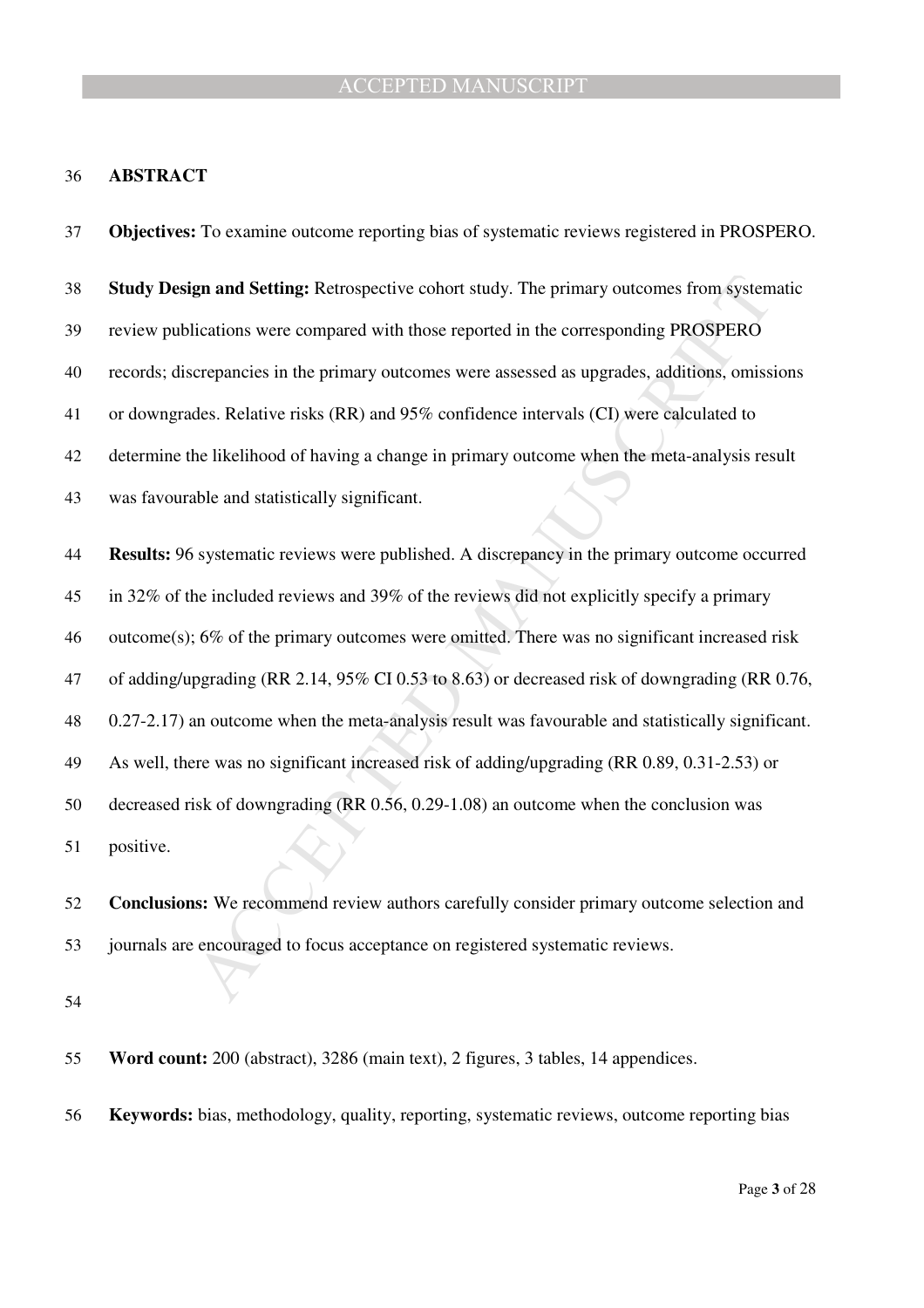57 **Running title:** Examining outcome reporting bias in systematic reviews

MCCRIPTION MANUSCRIPT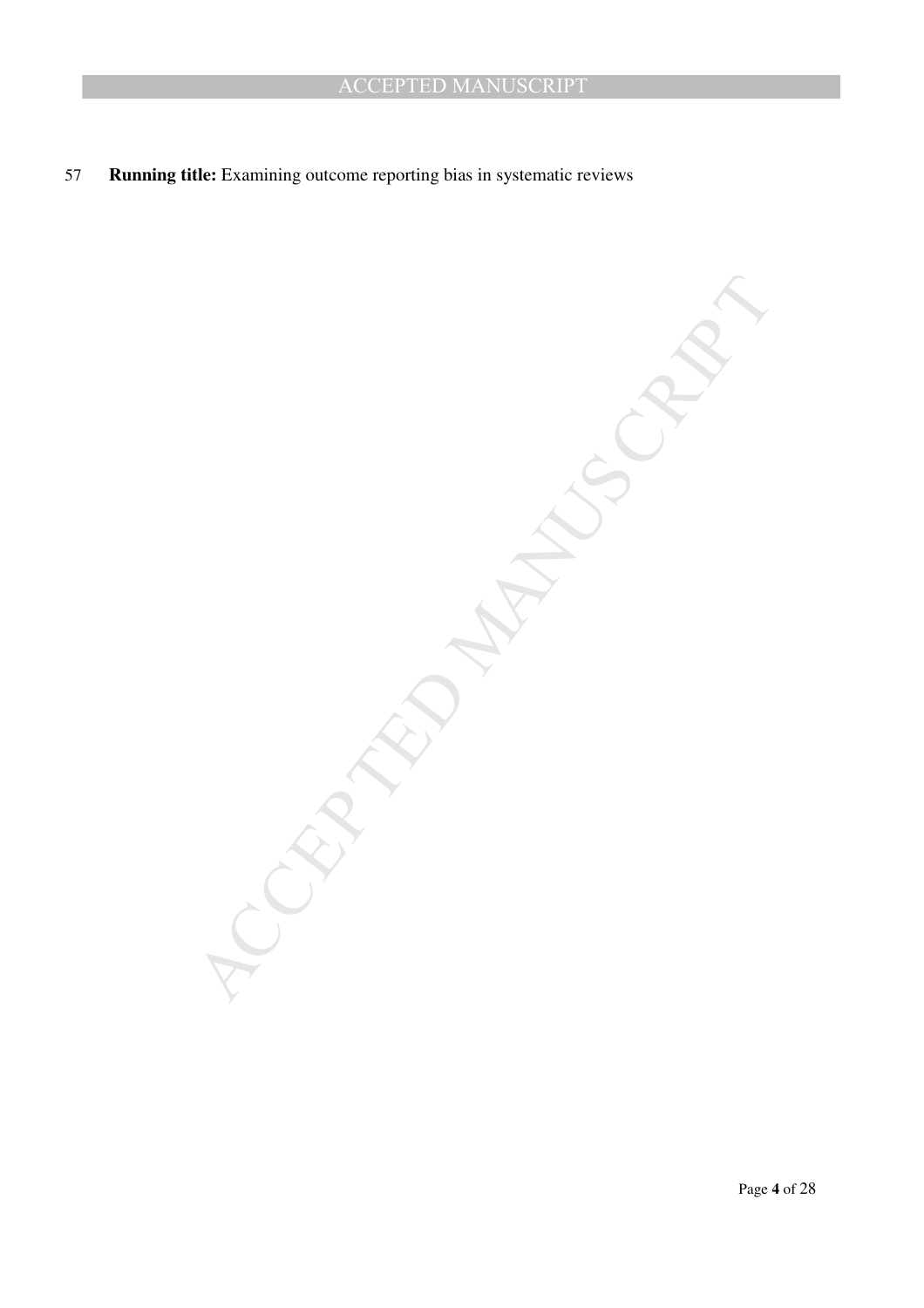# **What is new?**

# **Key finding**

Many systematic reviews that are registered in PROSPERO have discrepancies in primary outcomes between their record and review publication.

# **What this study adds to what is known?**

- This is the first study to examine outcome reporting bias using the PROSPERO register, a database for prospectively registering systematic reviews that was established in 2011.
- and states between their record and review publication.<br>
stady adds to what is known?<br>
the first study to examine outcome reporting bias using the PROSPERO register, a<br>
se for prospectively registering systematic reviews t • Previous studies have compared outcomes reported in Cochrane reviews to those reported in the corresponding review protocols. These studies found that more than 1/3 of published systematic reviews had a discrepancy between the outcomes reported in the protocol versus final publication. One study found evidence of outcome reporting bias, in which statistically significant outcomes were more likely to be upgraded (i.e. promoted from secondary to primary) or added in the final publication compared to the protocol.
- We found that approximately 1/3 of published systematic reviews had a discrepancy between the outcomes reported in the PROSPERO record versus the review publication. However, evidence of outcome reporting bias was not observed.

# **What is the implication, and what should change now?**

• Our study suggests that non-Cochrane review authors have similar outcome reporting behaviours to Cochrane review authors. We recommend that all non-Cochrane reviews are registered with PROSPERO, review authors carefully consider the selection of primary outcomes, peer reviewers should check PROSPERO to see if there are any discrepancies between the record and review publication, and journals are encouraged to focus acceptance on registered systematic reviews.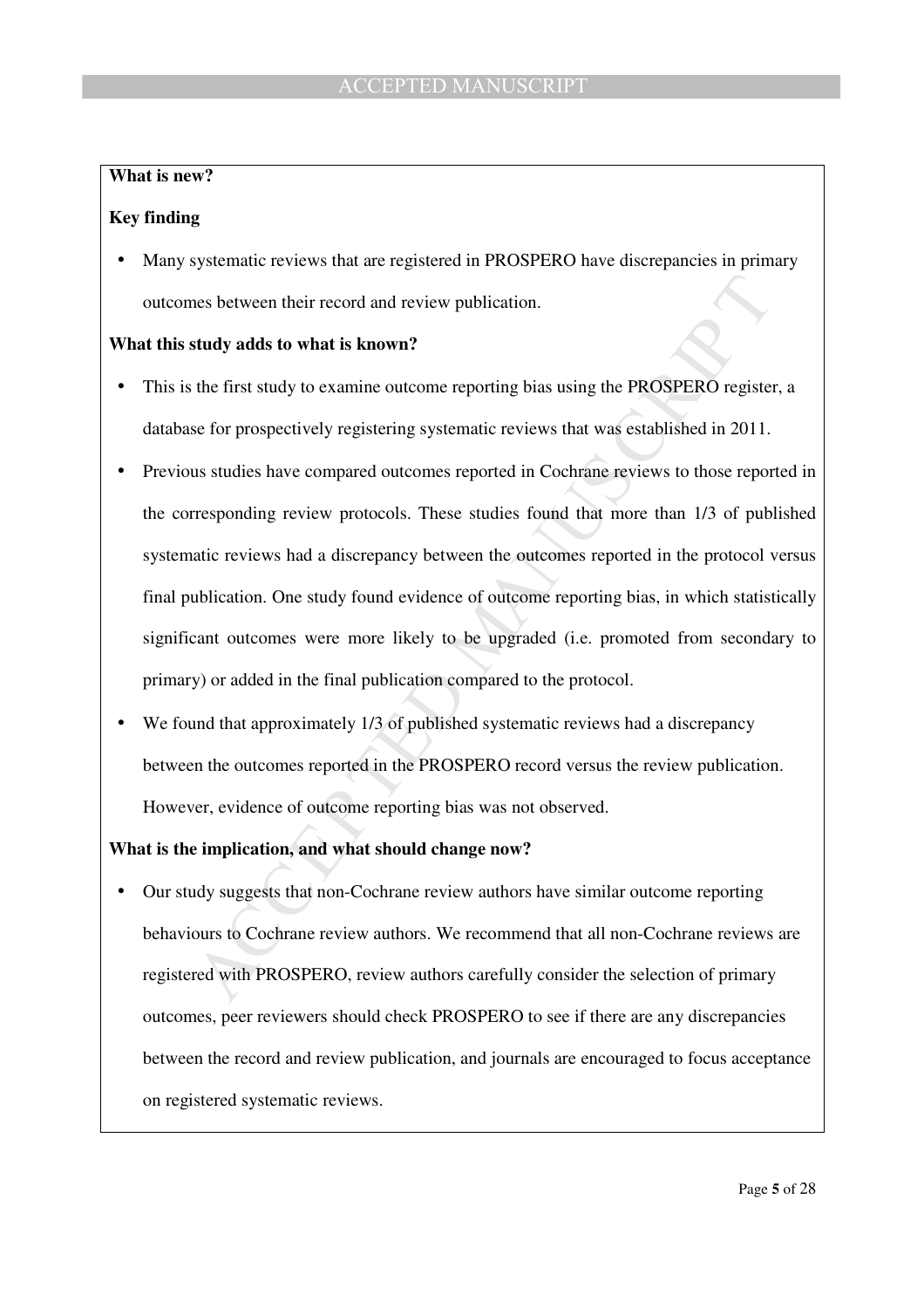## **1. INTRODUCTION**

The Cochrane Handbook for Systematic Reviews of Interventions [1] states that systematic reviewers should prepare a systematic review protocol prior to their review conduct, to encourage transparency of reporting hypotheses and methods (including outcomes) and avoid outcome reporting bias. This is consistent with the Institute of Medicine Standards for Systematic Reviews [2]. As well, the Cochrane Handbook [1] and Preferred Reporting Items for Systematic reviews and Meta-Analyses Statement [3] state that any changes to the protocol should be fully documented and explained in the systematic review publication. Despite this guidance, research consistently has found that more than 1/3 of published systematic reviews have an undisclosed discrepancy between the outcomes reported in the protocol versus final review [4-7].

reviewers snoun prepare a systematic review protocon prior to their review conduct protocon properties transparency of reporting hypotheses and methods (including outcomes) and aveporting bias. This is consistent with the In the most simplistic definition, outcome reporting bias "occurs when a study in which multiple outcomes were measured reports only those that are [statistically] significant" [8]. Previous studies have compared final Cochrane review methods to those reported in the review protocols [4-7], including a recent Cochrane methodology review on outcome reporting bias [9]. One of these studies found evidence of outcome reporting bias, in which statistically significant outcomes were more likely to be upgraded (i.e. promoted from secondary to primary) or added in the final publication compared to the protocol [5]. All of these studies included a sample of systematic reviews published in the Cochrane Database of Systematic Reviews prior to the year 2009.

The International Prospective Register of Systematic Reviews (PROSPERO) was established in 2011 [10] and is the only open access online facility to prospectively register non-Cochrane systematic reviews. Since most published systematic reviews are not Cochrane reviews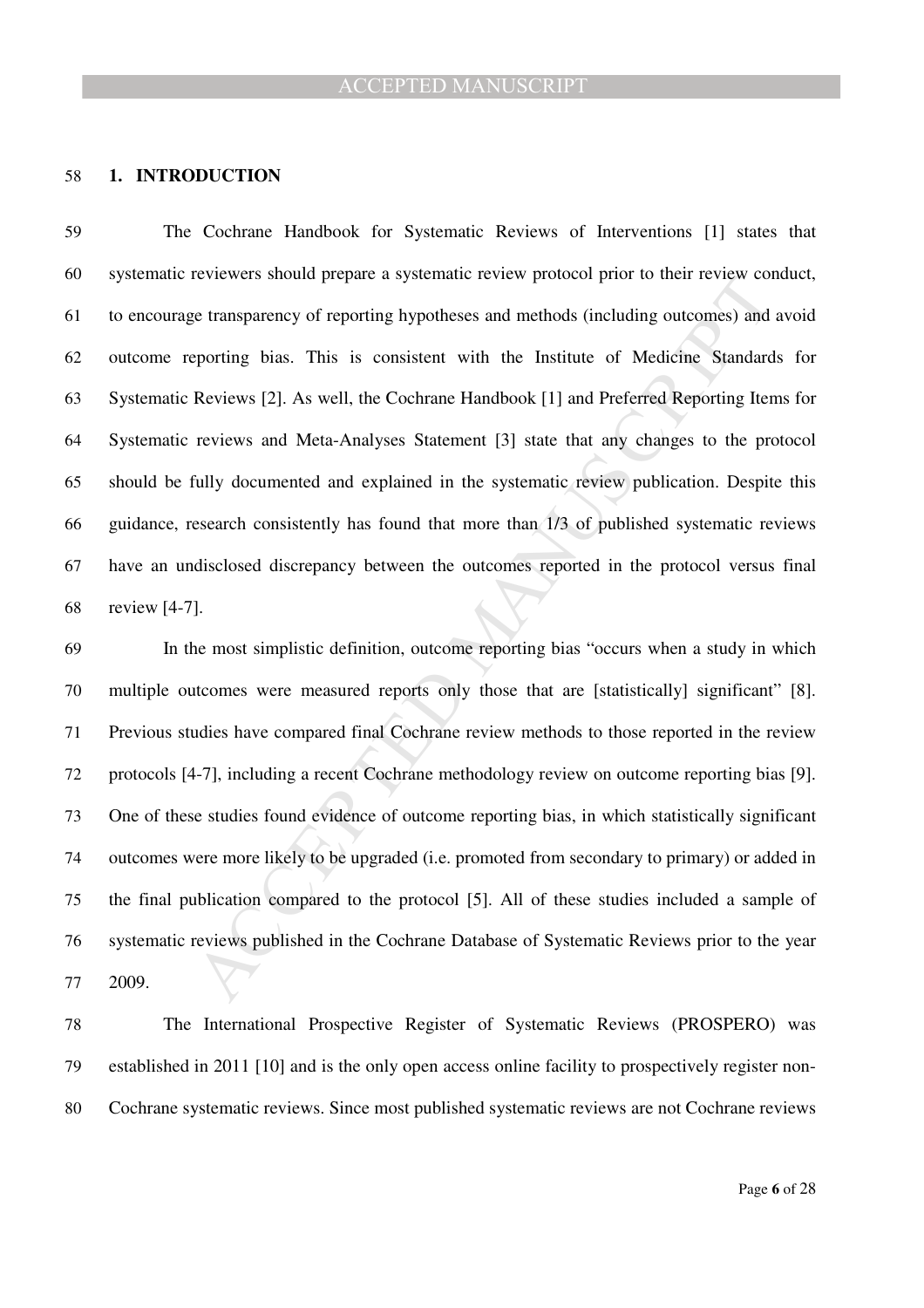and to what extent, in published systematic reviews registered in PROSPERO,<br>ssess the methodological quality of published systematic reviews that were registe<br>RO. [11], this register of review protocol details is likely a more representative sample of systematic reviews in the literature. No previous study has explored outcome reporting bias of systematic reviews registered in PROSPERO. As such, we aimed to 1) examine whether outcome reporting bias exists, and to what extent, in published systematic reviews registered in PROSPERO, as well as 2) assess the methodological quality of published systematic reviews that were registered in PROSPERO.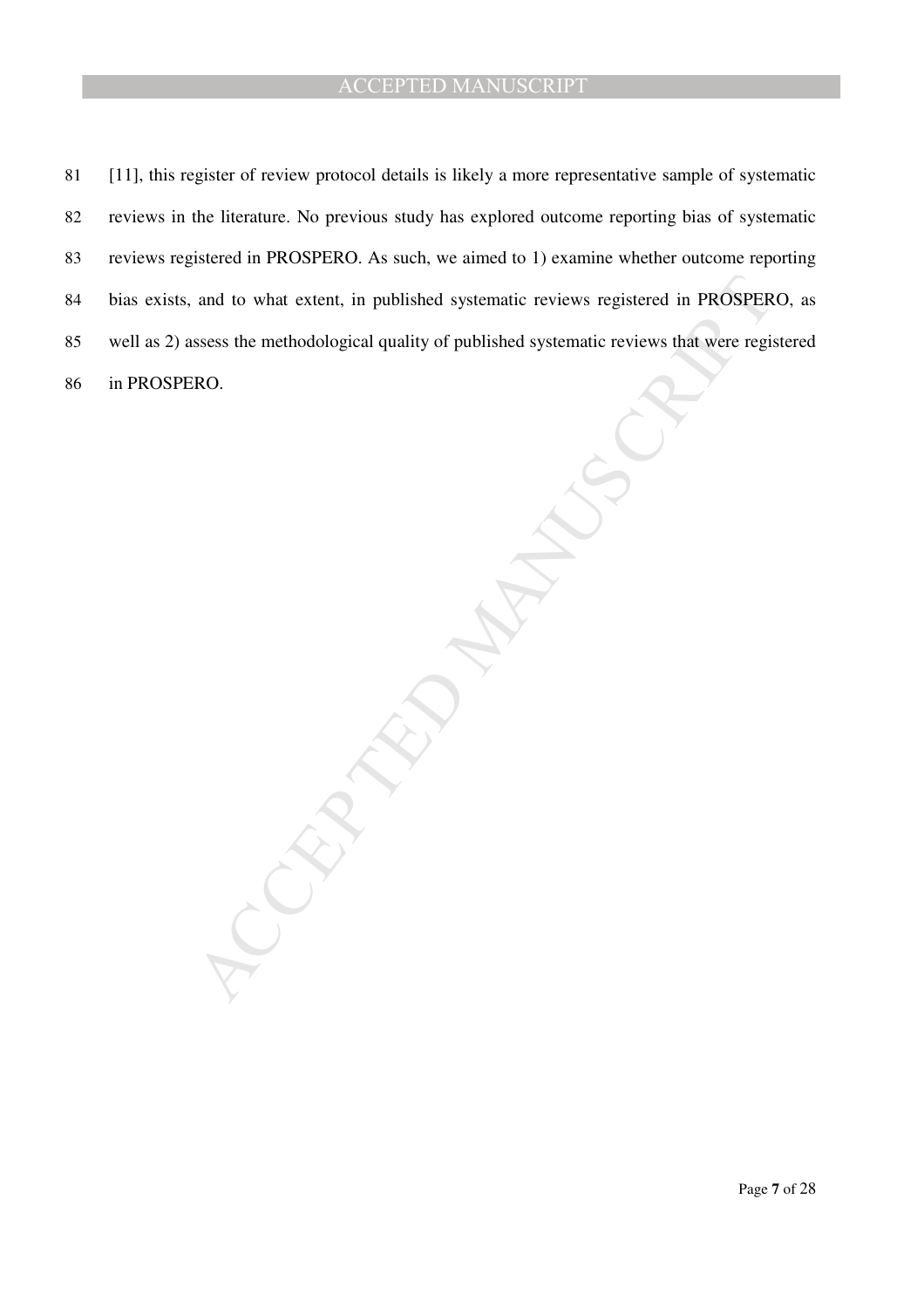#### **2. METHODS**

*2.1 Protocol* 

Prior to conducting this retrospective cohort study, we created a project plan, which outlined our study methods. Our protocol was revised after receiving feedback from all authors. The final protocol can be found in Appendix A. Since this study was not a systematic review, it was not eligible to be registered with the PROSPERO repository.

*2.2 Sample of systematic reviews* 

r study methods. Our protocol was revised after receiving feedback from all authrotood can be found in Appendix A. Since this study was not a systematic review<br>tible to be registered with the PROSPERO repository.<br> *of syst* We aimed to identify all completed systematic reviews of interventions that were registered in PROSPERO. On November 29, 2013, all records from the PROSPERO database identified as "Completed and Published" were downloaded. These records also include the citation/link to the final publication. PROSPERO includes an audit trail for protocol amendments and progress reports. For the purpose of our study, the protocol record used was the version immediately prior to the version where the Named Contact updated the record to report that the review had been completed. Our scope was limited to systematic reviews of interventions to allow the comparison of statistically significant meta-analysis results, which would not be feasible for other review products (e.g., diagnostic reviews, prognostic reviews, prevalence reviews). Only non-Cochrane reviews were included. Completed reviews not published in English were also excluded, due to resource limitations.

*2.3 Data abstraction process* 

A data abstraction form with an explanation guide was developed (Appendix Table A) and calibrated through a team exercise. Specifically, the team independently pilot-tested the forms using a random sample of 10 included systematic reviews. Data abstraction did not commence until high agreement (>90%) was achieved. Subsequently, 3 pairs of reviewers abstracted each of the systematic review publications, independently. In order to ensure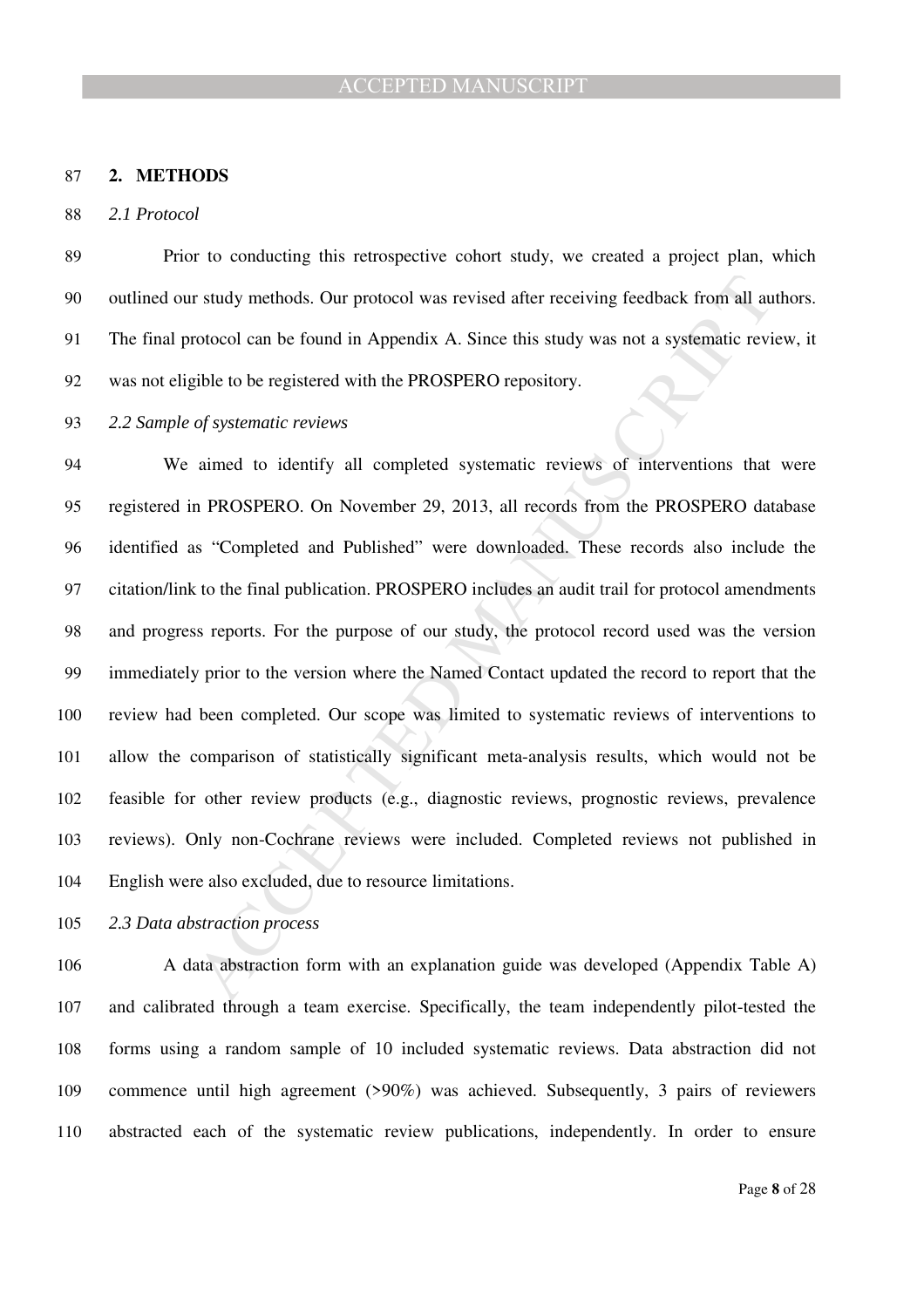consistency across the team regarding the classification of outcomes, one team member verified all of the data (EC) and resolved discrepancies.

*2.4 Data items* 

The data items were abstracted from both the protocol details and the publication, and included study characteristics (e.g., year of publication, number of studies included, type of studies included, whether meta-analysis was conducted, source of funding), number of primary outcomes, changes in primary outcomes from the PROSPERO record to review publication, reasons for changes in primary outcomes (if reported), meta-analysis results, and conclusions. The reason we focused on primary outcomes is because this is the outcome of greatest interest and importance. Similar research on outcome reporting bias has used this approach [4-7].

data items were abstracted from both the protocol details and the publication, andy characteristics (e.g., year of publication, number of studies included, type uded, whether meta-analysis was conducted, source of funding If the primary outcome(s) was not explicitly stated in the publication (i.e. not specifically called a "primary" outcome), the following decision-tree approach [12, 13] was used to "derive" the primary outcome(s), by selecting the outcome that met the first of the following criteria: (1) the outcome(s) listed in the title; (2) the outcome(s) listed in the objectives; (3) the most serious outcome (e.g., mortality). To facilitate comparison across studies, all changes in primary outcomes from the PROSPERO record to the systematic review publication were coded using the same classification scheme used in the Parmelli *et al*. [7] and Kirkham *et al.* [5] studies. These categories were new inclusion of outcomes (or additions), exclusion, upgrade, and downgrade of outcomes (Box). The meta-analysis results were categorized using a previous approach [13], including favourable and statistically significant, favourable and not statistically significant, neutral, unfavourable and not statistically significant, and unfavourable and statistically significant (Box, Appendix Figure A). The conclusions were obtained from the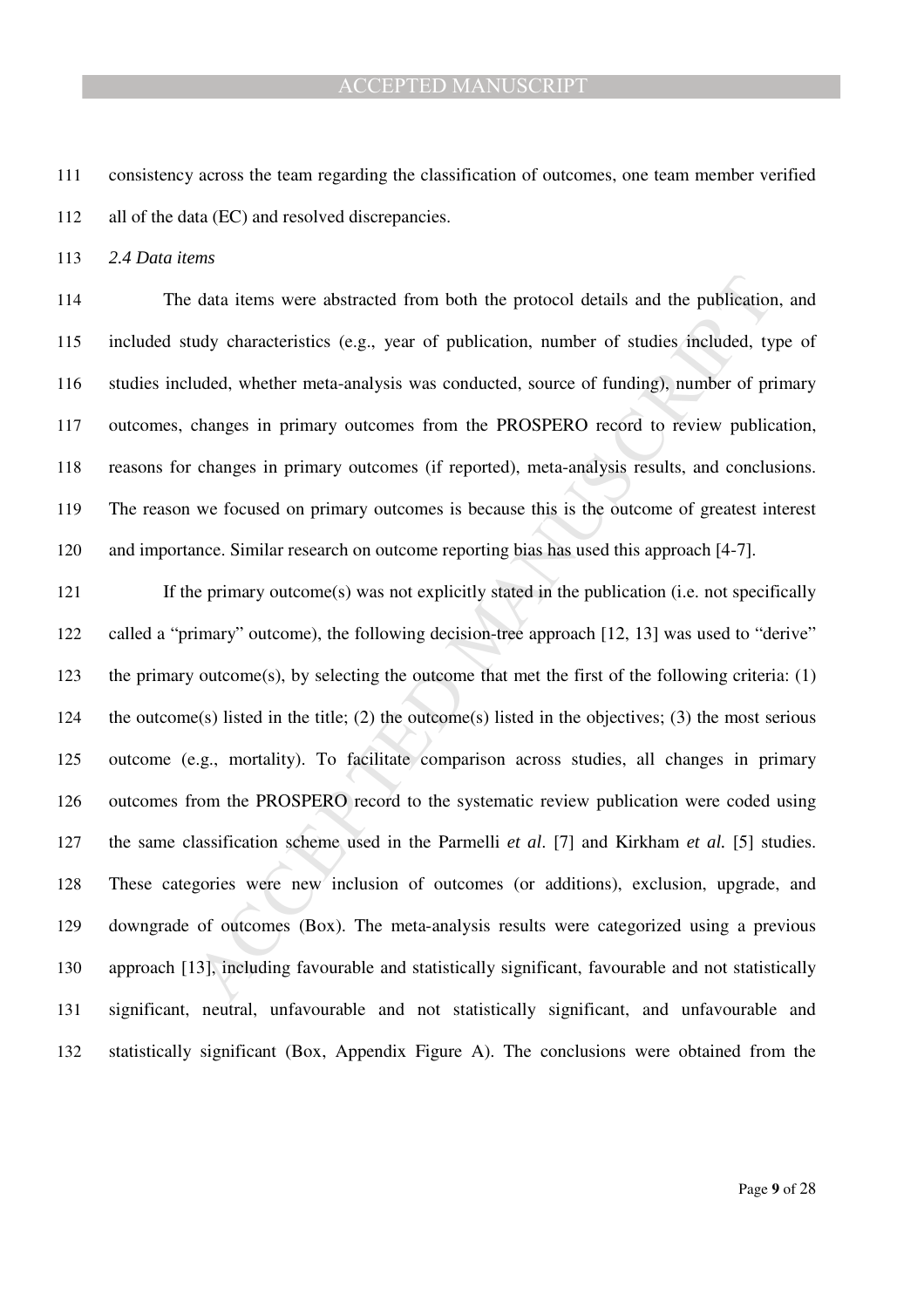abstract and discussion sections from the systematic reviews and were categorized using a previous approach [13], including positive, neutral, negative, and indeterminate (Box).

reviews with multiple treatment group comparisons [5]. Specifically, we selected<br>ention comparison which met the following criteria: "(1) an intervention comparia-<br>the protocol as the primary review comparison; (2) the fir We used the same hierarchy reported by Kirkham *et al.* to select meta-analyses from systematic reviews with multiple treatment group comparisons [5]. Specifically, we selected the first intervention comparison which met the following criteria: "(1) an intervention comparison described in the protocol as the primary review comparison; (2) the first intervention comparison mentioned in the title of the protocol; (3) an intervention comparison described in the review as the primary review comparison; (4) the first intervention comparison mentioned in the objectives of the review; (5) the intervention comparison used in the first meta-analysis presented in the review."

## *2.5Methodological quality appraisal*

The overall methodological quality of the systematic reviews was assessed using the Assessment of Multiple SysTemAtic Reviews (AMSTAR) tool (Appendix Table B) [14]. The scores range from 0 to 11, with higher scores indicating superior quality. For our study, a score of 8 or higher was considered higher quality. This assessment was conducted to ascertain the overall quality of completed and published systematic reviews that were registered in PROSPERO.

*2.6 Analysis* 

We explored the association between statistical significance of meta-analysis results and adding, upgrading or downgrading of outcomes compared to no discrepancies, by calculating a relative risk (RR) and 95% confidence interval (CI), where the meta-analysis results were dichotomised into favourable and statistically significant versus any of the other 4 categories. 155 The formula is  $RR=[a/(a+b)]+[c/(c+d)]$ , where a is the number of meta-analysis outcomes that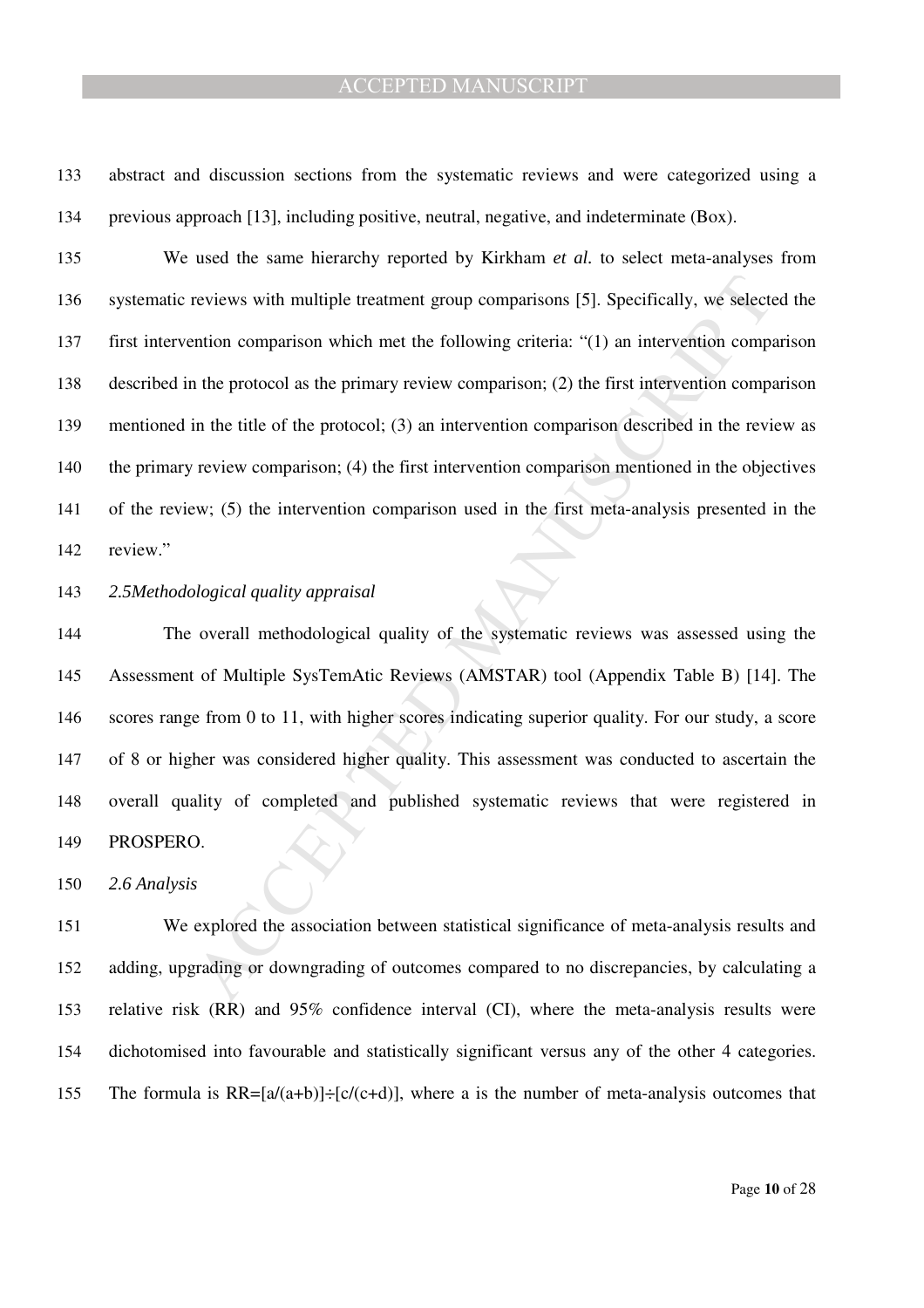and statistically significant result, and d is the number of meta-analysis outcomes terepant and do not have favourable and statistically significant result. This analy to those conducted by Page and colleagues in their Co are discrepant and have a favourable and statistically significant result, b is the number of meta-analysis outcomes that are not discrepant and have a favourable and statistically significant result, c is the number of meta-analysis outcomes that are discrepant and do not have a favourable and statistically significant result, and d is the number of meta-analysis outcomes that are not discrepant and do not have favourable and statistically significant result. This analysis was similar to those conducted by Page and colleagues in their Cochrane review of outcome reporting bias [9]. The RR and 95% CI were calculated for outcomes that were explicitly reported as primary outcomes, as well as including those that were derived using the classification scheme reported above. Our hypotheses were that when the meta-analysis result was favourable and statistically significant, adding/upgrading of outcomes would be more likely while downgrading of outcomes would be less likely. A sensitivity analysis was also conducted consistent with the analysis method used by Kirkham and colleagues [5], to allow comparability of results. For this analysis, the meta-analysis results were dichotomised into statistically significant versus not statistically significant and the hypotheses were that new/upgraded outcomes would be more likely to have statistically significant meta-analysis results while downgraded outcomes would be less likely, than if there was no discrepancy.

We also conducted a post-hoc analysis for systematic reviews that were funded. Similar to our primary analysis, we explored the association between statistical significance of meta-analysis results and adding, upgrading or downgrading of outcomes compared to no discrepancies by calculating a RR and 95% CI, where the meta-analysis results were dichotomised into favourable and statistically significant versus any of the other 4 categories. This analysis was repeated for systematic reviews that did not have funding. Sensitivity analyses were also conducted using the Kirkham *et al.* approach [5].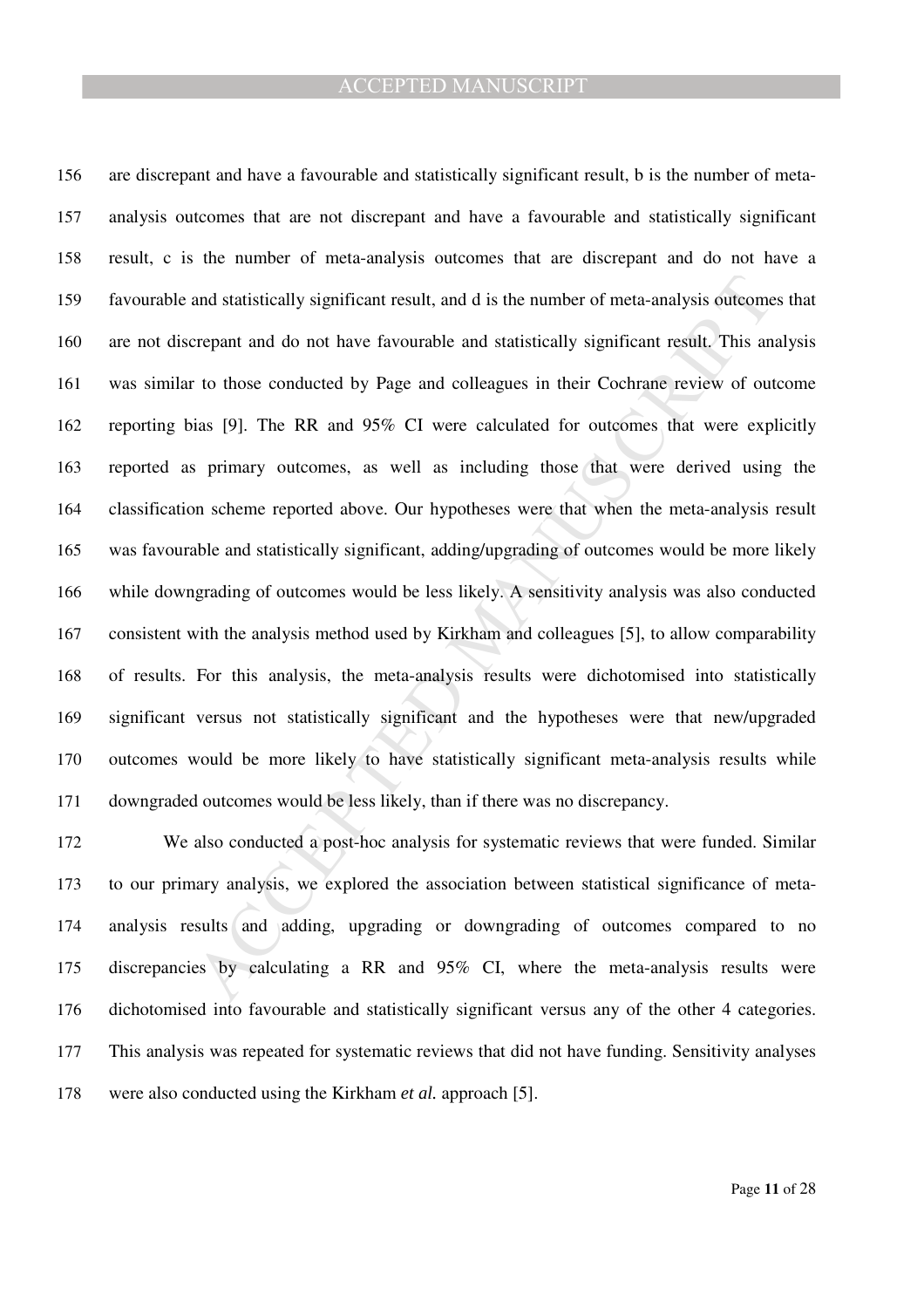was positive, adding/upgrading of outcomes would be more fikely with the symptom of outcomes would be less likely. A sensitivity analysis was also conducted<br>the RR and 95% CI using a similar approach as to Kirkham *et al.* 179 The RR and 95% CI were calculated for obtaining a positive conclusion for new primary outcomes or upgrades, and downgrades compared to no discrepancies (where conclusions were categorised as positive versus all other conclusion types). Our hypotheses were that when the conclusion was positive, adding/upgrading of outcomes would be more likely while downgrading of outcomes would be less likely. A sensitivity analysis was also conducted to calculate the RR and 95% CI using a similar approach as to Kirkham *et al.* [5]*.* For this sensitivity analysis, our hypothesis was that when outcomes were added or upgraded, a positive conclusion would be more likely, while when outcomes were downgraded, a positive conclusion would be less likely.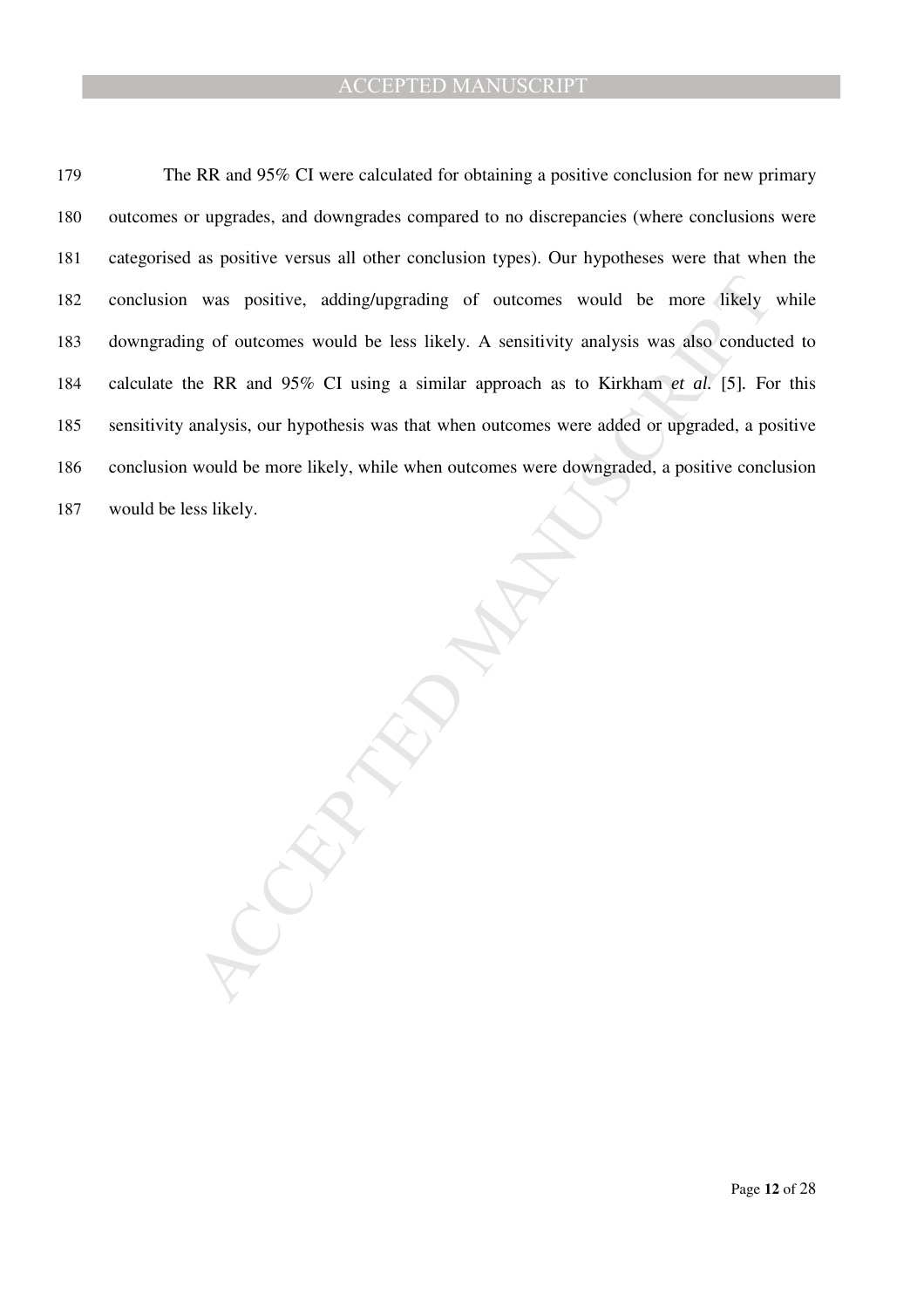#### **3. RESULTS**

#### *3.1 Sample of PROSPERO records*

In November 2013, 2,426 protocol records were registered with PROSPERO and 344 were completed systematic reviews (Figure 1). Of the completed reviews, 140 were potentially relevant (i.e., published or *in press*), and of these 44 were excluded because they were not systematic reviews of interventions or the final review was not written in English (Appendix Table C). Ninety-six systematic reviews fulfilled the eligibility criteria and were subsequently included (Appendix Table C).

*3.2 Systematic review characteristics* 

bled systematic reviews (Figure 1). Of the completed reviews, 140 were potential<br>e., published or *in press*), and of these 44 were excluded because they were<br>reviews of interventions or the final review was not written i Eighty-nine (92.7%) of the systematic reviews were published between 2012 and 2013, and 4 (4.2%) were published in 2014, as they were *in press* at the time we downloaded their PROSPERO records. 81 (84.3%) included 2 to 30 studies, 56 (58.3%) limited inclusion to randomized controlled trials, and 67 (68.8%) conducted a meta-analysis (Table 1). In addition, 36 (37.5%) reported no source of funding, 45 (46.9%) were conducted in the United Kingdom or North America, and 5 (5.2%) published their protocol in a journal.

*3.3 Methodological quality* 

Eight of the 11 AMSTAR items were adequately addressed by more than 72 (75%) of the systematic reviews (Figure 2, Appendix Table D). However, 72 (75%) of the reviews did not state conflicts of interest for included studies and review authors, 63 (66%) did not provide a list of excluded studies, 39 (41%) did not assess publication bias where it would have been appropriate to do so, and 14 (15%) did not consider methodological quality or risk of bias results in their conclusion statements.

*3.4 Outcome reporting*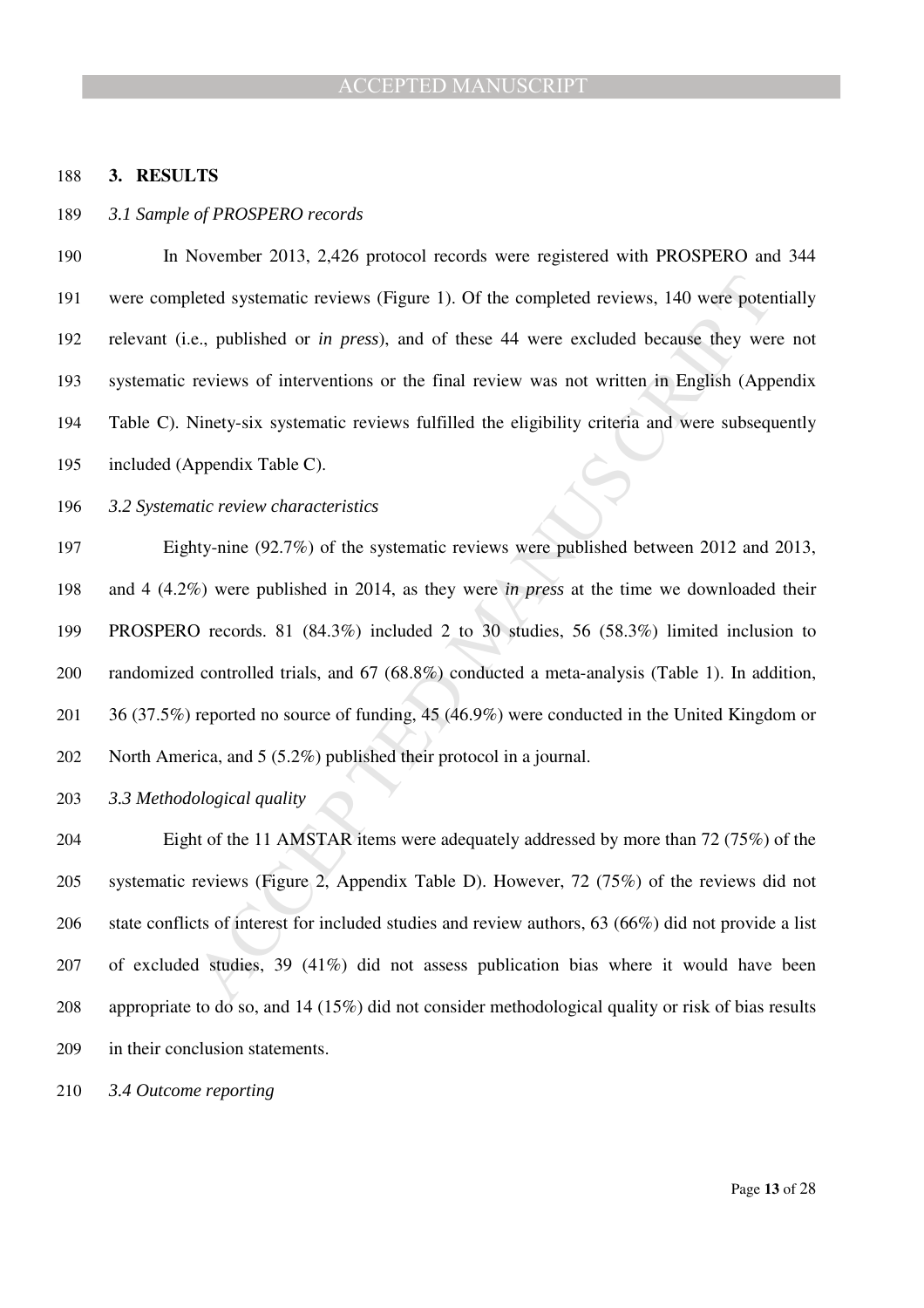tcomes were derived using the title (35.2%), objectives (24.3%), or were the m<br>comes (40.5%). Thirty-one (32.3%) of the systematic reviews had a discrepan<br>eprimary outcomes reported in the PROSPERO record and final public Although the primary outcome was indicated in PROSPERO, which is structured to separate primary and secondary outcomes, it was not explicitly reported for 37 (38.5%) of the completed systematic reviews, so was derived for the purpose of our study (Table 2). The primary outcomes were derived using the title (35.2%), objectives (24.3%), or were the most serious outcomes (40.5%). Thirty-one (32.3%) of the systematic reviews had a discrepancy between the primary outcomes reported in the PROSPERO record and final publication, while 65 (67.7%) had no discrepancies (Table 3). Of the reviews with discrepancies, 6 (5.9%) had a new primary outcome, 6 (5.9%) excluded a primary outcome, 6 (5.9%) upgraded an outcome, and 22 (21.8%) downgraded a primary outcome. One (1.0%) of the systematic reviews reported a reason for changing their primary outcome. Six (5.9%) systematic reviews reported a change in their primary outcome definition and 1 (1.0%) changed the measurement method for the primary outcome.

#### *3.5 Meta-analysis results*

The results of 139 meta-analyses in 67 systematic reviews are presented in Appendix Table E. There was no significant increased risk of adding or upgrading an outcome when the meta-analysis result was favourable and statistically significant (RR 2.14, 95% CI 0.53 to 8.63), which was the same result as found in our sensitivity analysis (Appendix Table F). This result was unchanged when only the primary outcomes that were explicitly reported were included in our analysis (RR 2.02, 95% CI 0.35 to 11.56; Appendix Table G). Further, there was no significant decreased risk of downgrading an outcome when the meta-analysis result was favourable and statistically significant (RR 0.76, 95% CI 0.27 to 2.17) and the same result was observed in our sensitivity analysis. Similarly, when only the primary outcomes that were explicitly reported were included in our analysis, no statistically significant results were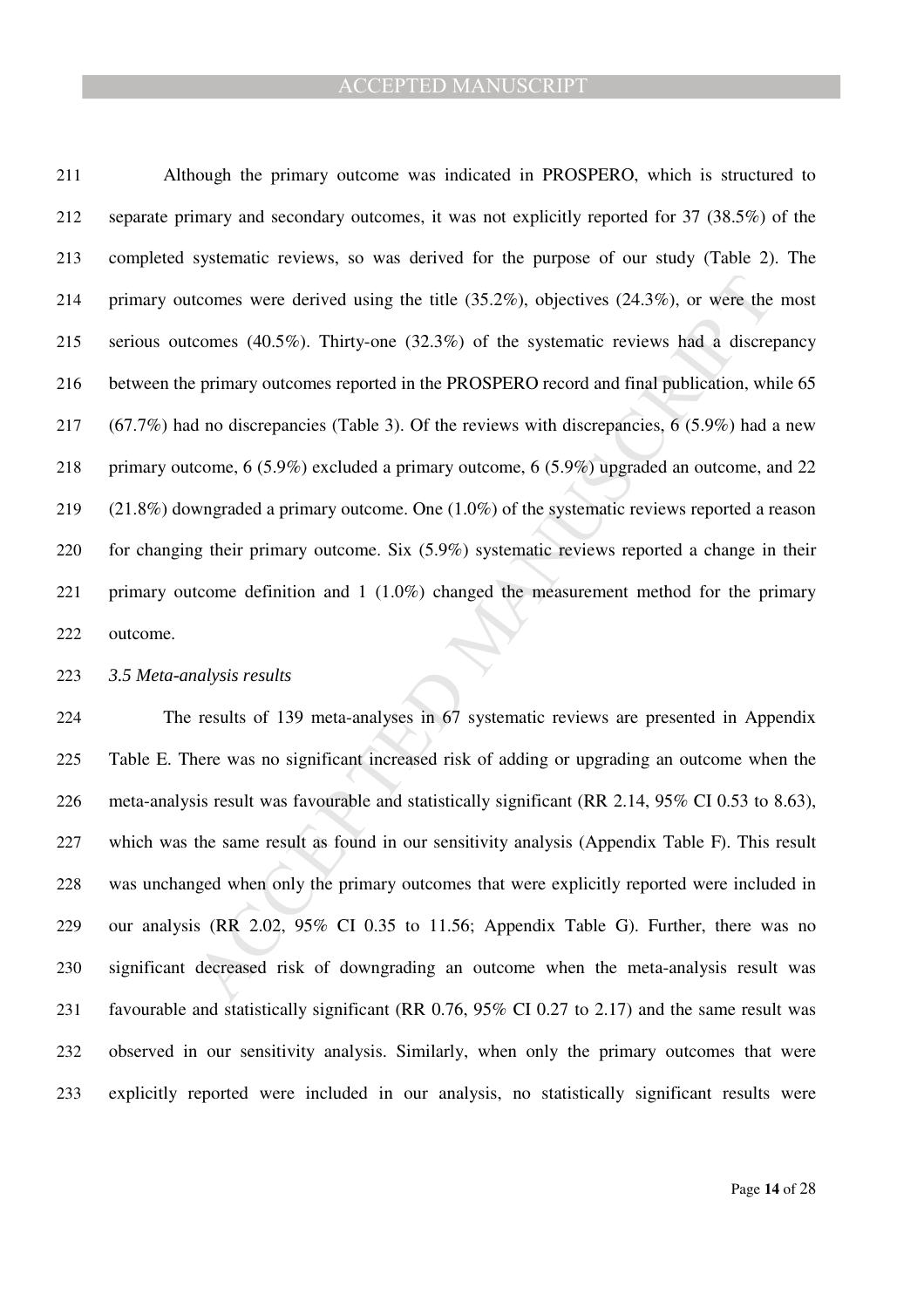reviews without funding (Appendix Tables H-J). No statistically significant rest<br>ved in our overall analysis or sensitivity analyses.<br>Sion statements<br>categorisation of conclusions for all included systematic reviews is pre observed for downgrades (RR 1.37, 95% CI 0.20 to 9.42). Calculations were not possible for excluded primary outcomes since they were absent from the publications (by definition). A post-hoc analysis was conducted for systematic reviews with funding, as well as for systematic reviews without funding (Appendix Tables H-J). No statistically significant results were observed in our overall analysis or sensitivity analyses. *3.6 Conclusion statements*  The categorisation of conclusions for all included systematic reviews is presented in Appendix Table K. There was no significant increased risk of adding or upgrading outcomes when the conclusion was positive (RR 0.89, 95% CI 0.31 to 2.53). Further, there was no significant decreased risk of downgrading an outcome when the conclusion was positive (RR 0.56, 95% CI 0.29 to 1.08). Our sensitivity analyses also found no significant risk of a positive conclusion when the outcomes were added/upgraded or downgraded (Appendix Table L).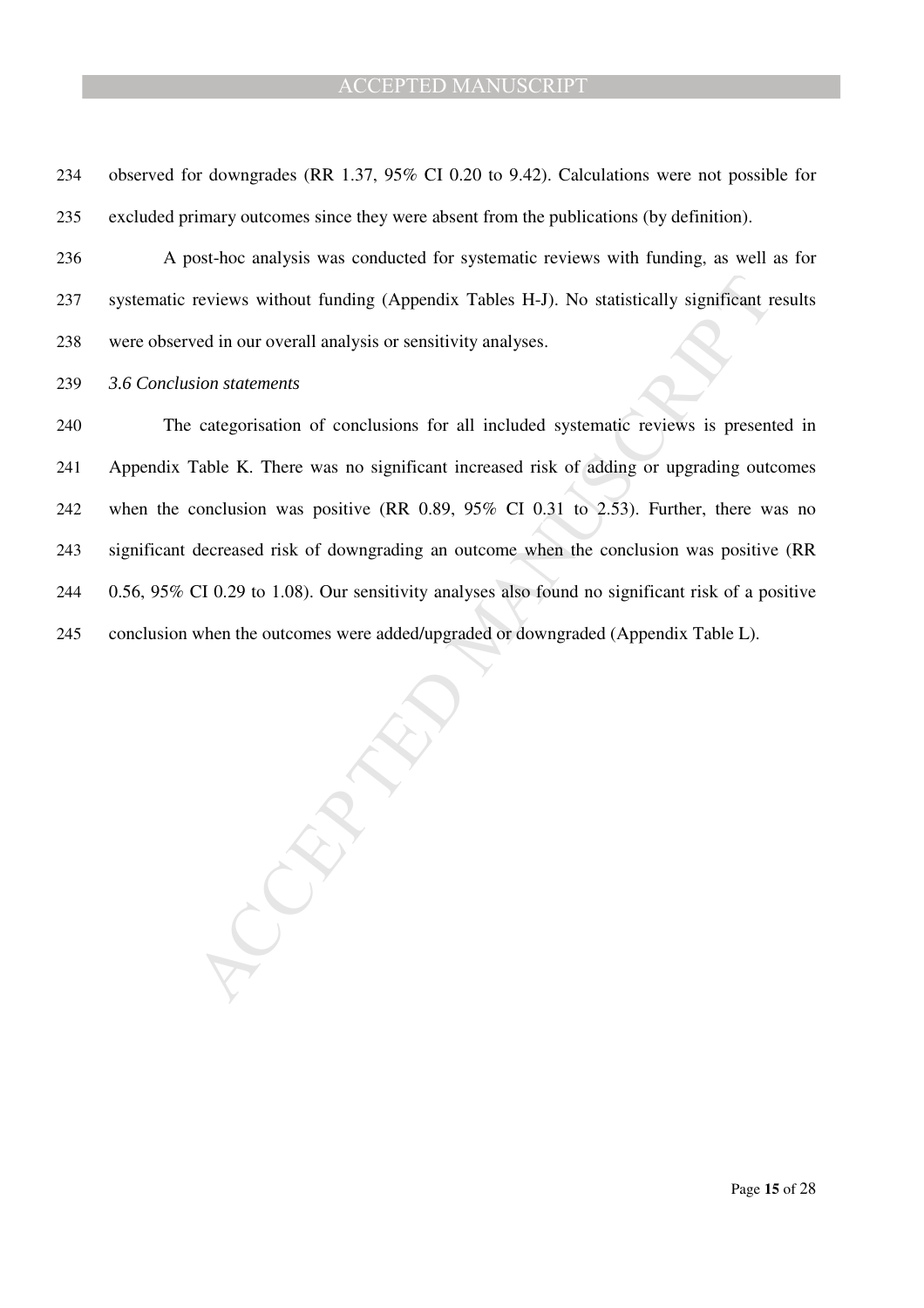#### **4. DISCUSSION**

the review publication. Of the discrepancies, downgrading of primary outcomes toon (22%), and 6% of reviews omitted a protocol-specified primary outcome from addition, 39% of reviews did not explicitly specify a primary ou One-third of published systematic reviews that were registered with PROSPERO had a discrepancy between the primary outcome reported in their record and the primary outcome reported in the review publication. Of the discrepancies, downgrading of primary outcomes was most common (22%), and 6% of reviews omitted a protocol-specified primary outcome from the review. In addition, 39% of reviews did not explicitly specify a primary outcome(s) in the review. Although a lot of discrepancies were observed, we did not find statistically significant associations between discrepant outcome reporting and having a favourable and statistically significant meta-analysis result or positive conclusion. However, the small number of reviews within each subgroup of discrepancy classification likely limited the statistical power to detect statistically significant results. PROSPERO has now passed 5,000 registrants and repeating this study is likely to yield a larger number of published systematic reviews to examine.

Our study is the first to measure outcome reporting bias of systematic reviews that were registered in PROSPERO. To examine this issue, we systematically searched for 96 systematic reviews published between 2011 and 2014. We abstracted data in duplicate, which were triple-checked by a third reviewer, and appraised the included reviews using the AMSTAR tool. The included systematic reviews were of high methodological quality, on average. Areas for improvement included providing a list of excluded studies, assessing publication bias when appropriate (as per the AMSTAR criterion), and reporting conflicts of interest for the systematic review authors, as well as for the included studies.

Our results are only generalizable to intervention reviews, as the risk of outcome reporting bias in other types of reviews (e.g., diagnostic reviews) remains unknown. As well, we only included non-Cochrane reviews. We considered only primary outcomes, which may have underestimated the occurrence of outcome reporting bias for all types of outcomes. However,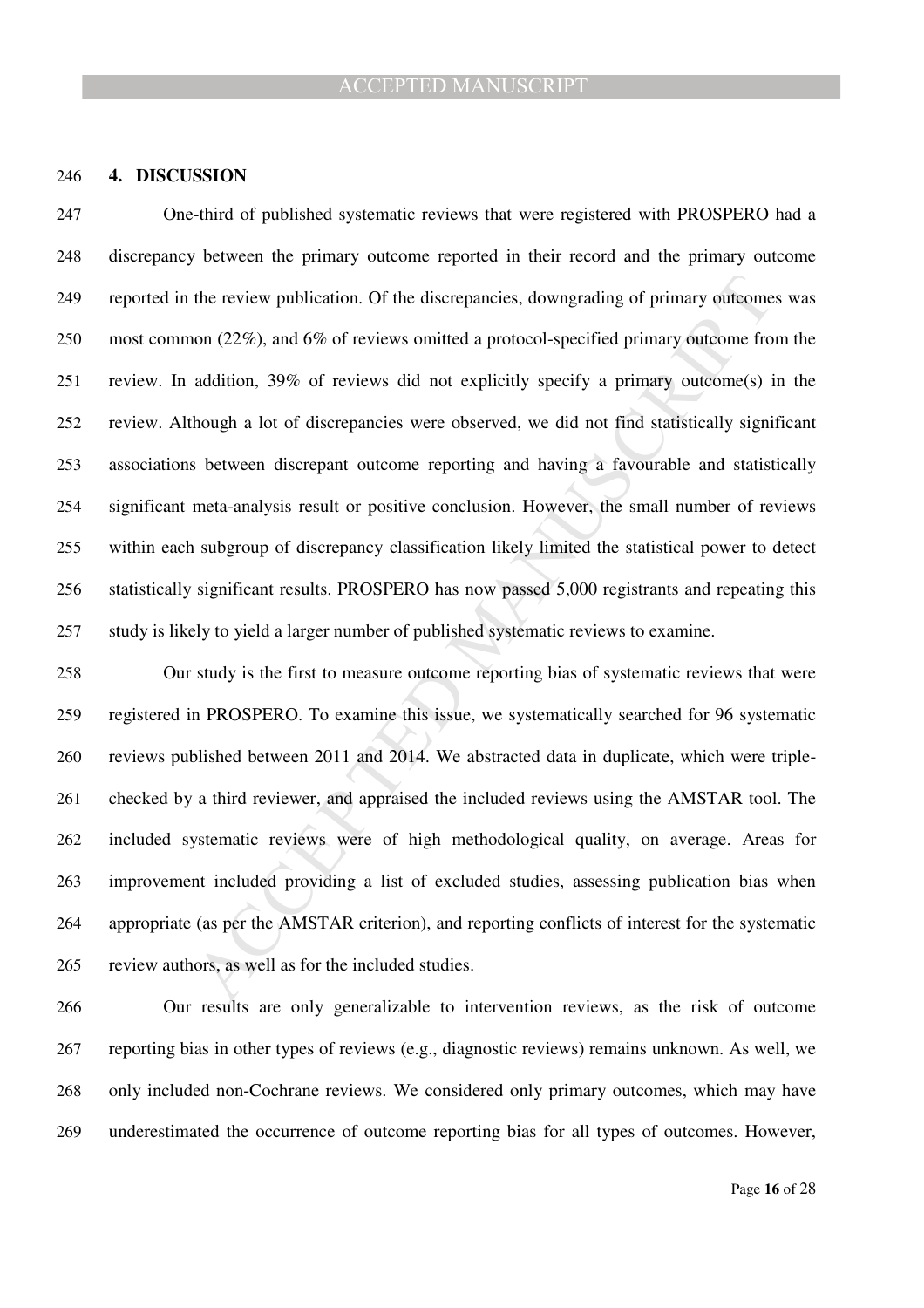e, which makes it difficult to provide definitive conclusions as to why these chan<br>[15]. The reason that was reported by the authors was that the clinical experts on the<br>d the most clinically important outcomes, which did this is the same approach to other studies examining outcome reporting bias [4-7]. Limited resources meant that we were unable to contact authors of the discrepant systematic reviews to determine the reason for these inconsistencies. Only one review reported a rationale for changing the outcome, which makes it difficult to provide definitive conclusions as to why these changes may occur [15]. The reason that was reported by the authors was that the clinical experts on their team selected the most clinically important outcomes, which did not align with what was reported in their PROSPERO record. We were unable to include a larger sample of published and completed systematic reviews, due to resource restraints. Due to the small number of included reviews in our analyses, we were unable to examine possible sources of heterogeneity that may have confounded our results or conduct sub-group analysis for outcome reporting bias for systematic reviews with active comparators versus placebo, "high" versus "low" quality as per the AMSTAR tool, and randomized trials versus non-randomized studies. As well, there is a chance that there were more completed systematic reviews that were published but the authors of the review failed to update their PROSPERO record (although they are sent 3auto- reminders to update their information in PROSPERO). We were only able to include the systematic reviews with meta-analyses in our statistical analysis of outcome reporting bias, which is consistent with previous studies [4-7]. Finally, we calculated risk ratios instead of odds ratios to compare our study with previous studies conducted in this area.

A recent Cochrane review [9] included 4 previous studies that examined discrepancies in outcome reporting between systematic review protocols and published systematic reviews [4-7]. All of these studies included Cochrane reviews that were published between 2000 and 2009 and none appraised the methodological quality of included systematic reviews using the AMSTAR tool. A total of 485 Cochrane Reviews were included and discrepancies were identified in 38%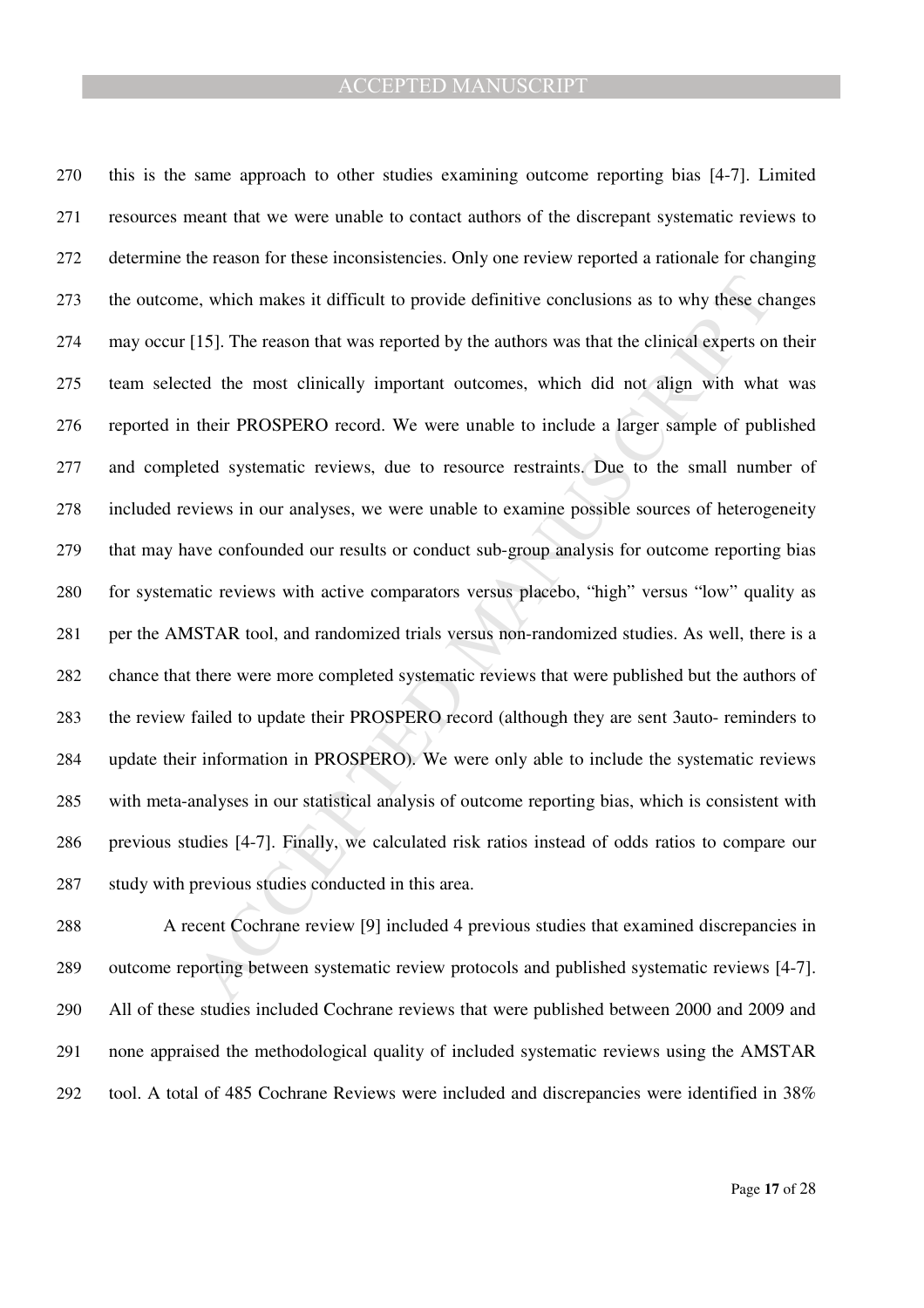of these. A meta-analysis of two of the studies was conducted and no statistically significant association between statistical significance of meta-analysis results and discrepant outcome reporting (adding, upgrading or downgrading) was found. These results are consistent with those observed in our study.

Our results suggest that authors of non-Cochrane reviews are similar to Cochrane review authors in their outcome reporting behaviours. It is possible that systematic review authors are not focused on identifying primary outcomes of interest at the protocol stage, and are instead just completing the PROSPERO form. Further, as registration in PROSPERO is voluntary (and is relatively new) it is possible that our sample (as well as studies using samples of Cochrane reviews) underestimated the overall number of primary outcome discrepancies in systematic reviews in general.

our study.<br>
nexults suggest that authors of non-Cochrane reviews are similar to Cochrane review<br>
results suggest that authors of non-Cochrane reviews are similar to Cochrane review<br>
their outcome reporting behavious. It is Using pre-established methods [16], we estimate that 17,399 systematic reviews were published in 2013. During this time, 1,612 Cochrane reviews were registered and 1,526 non-Cochrane reviews were registered with PROSPERO. This means that only 18% of published systematic review authors registered their protocol. As such, we recommend that all non-Cochrane reviews are registered with PROSPERO. Furthermore, review authors are advised to consider the selection of primary outcomes carefully and report the explanations for protocol modifications in the final review publication. Review authors should think about the importance of outcomes prior to embarking on their review and limit the number of outcomes to ensure that those selected are both necessary and meaningful. Core outcome sets have been recommended for trials (COMET initiative, http://www.comet-initiative.org/) and it is recommended that systematic review authors are familiar with this guidance when selecting outcomes for inclusion in their review. Peer reviewers should check PROSPERO to see if there are any discrepancies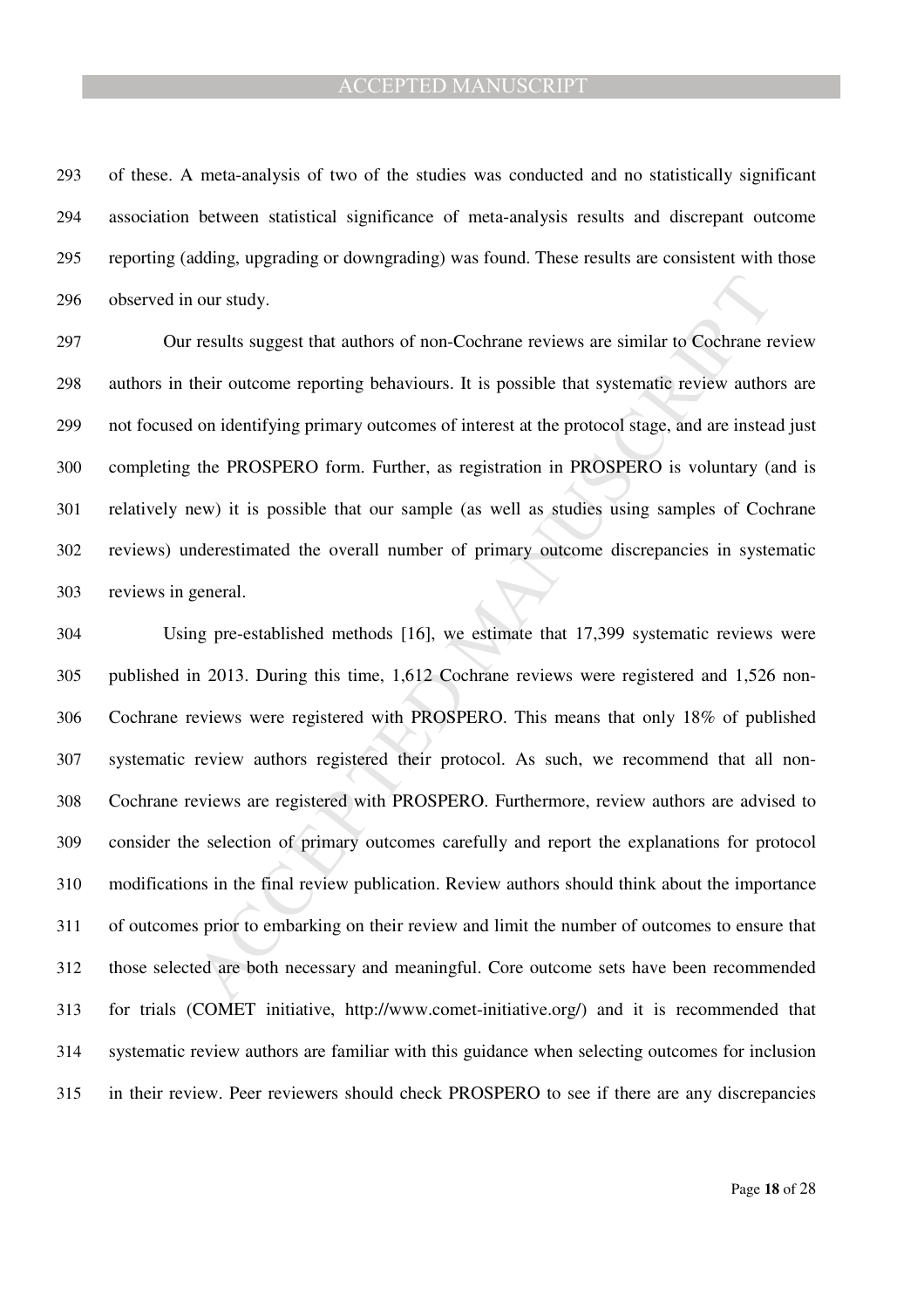between the record and review publication and ensure that the author explains these. Finally, journals are encouraged to focus acceptance on registered systematic reviews, as we found that these are likely to be of high methodological quality.

Statius have examined outcome reporting bias in systematic reviews [9]. There<br>idy of systematic reviews that are not registered with the Cochrane Collaboration<br>O. This could be done by contacting review authors to obtain t Few studies have examined outcome reporting bias in systematic reviews [9]. There has been no study of systematic reviews that are not registered with the Cochrane Collaboration or PROSPERO. This could be done by contacting review authors to obtain their unpublished protocol, if one exists. Future research should examine a larger sample of PROSPERO records as this database matures, as well as examine the discrepancies in primary outcomes reported in the abstract and full-text of the published systematic reviews.

Page **19** of 28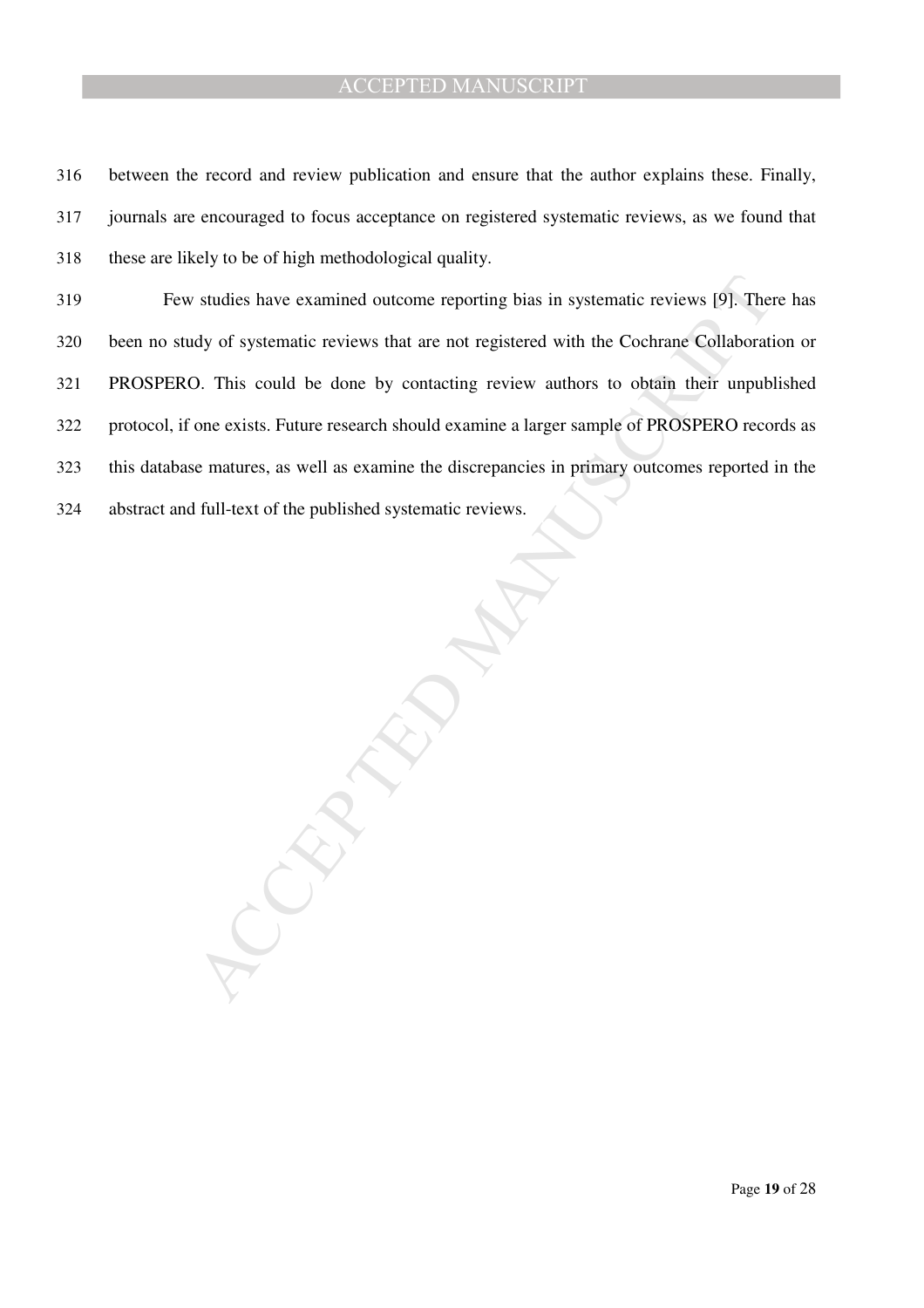#### **AUTHORS' CONTRIBUTIONS**

EXECTL CONTEXT THAT ALT SURFALL THAT AND THAT AND THAT AND THAT AND AND THAT AND ANY THAT AND ANY CONTEXTS and DRIVID AND THAT AND AND THAT AND ANY AND THAT AND APPROVED the final paperised the quality of the articles, ed All authors conceptualized the study. ACT pilot-tested the data abstraction form, resolved discrepancies, analyzed the results, interpreted the results, wrote the paper, and approved the final paper. EC coordinated the review, pilot-tested the data abstraction form, resolved discrepancies, checked all of the cleaned data, helped write the paper, and approved the final paper. AB, JP, TC, KD, MJP, and HM pilot-tested the data abstraction form, conducted data abstraction, appraised the quality of the articles, edited the paper, and approved the final paper. MJP also analyzed the data, AB screened the records for inclusion, and HM helped clean the data and resolve discrepancies. TC, LAS, SES, and DM edited the paper and approved the final paper. ACT accepts full responsibility for the finished article, had access to all of the data, and controlled the decision to publish. ACT affirms that this manuscript is an honest, accurate, and transparent account of the study being reported; that no important aspects of the study have been omitted; and that no discrepancies from the study as planned occurred.

## **ACKNOWLEDGEMENTS**

We thank Inthuja Selvaratnam for formatting our paper and Judy Tran for assisting with creating the manuscript tables. ACT affirms everyone who contributed significantly to the work in this study has been acknowledged.

# **COMPETING INTERESTS**

All authors have completed the ICMJE uniform disclosure form at www.icmje.org/coi\_disclosure.pdf and declare: no financial support for the submitted work; no financial relationships with any organizations that might have an interest in the submitted work in the previous three years; AB, LAS, and DM are members of the PROSPERO Advisory Group; ACT is an author of one of the included systematic reviews but was not involved with the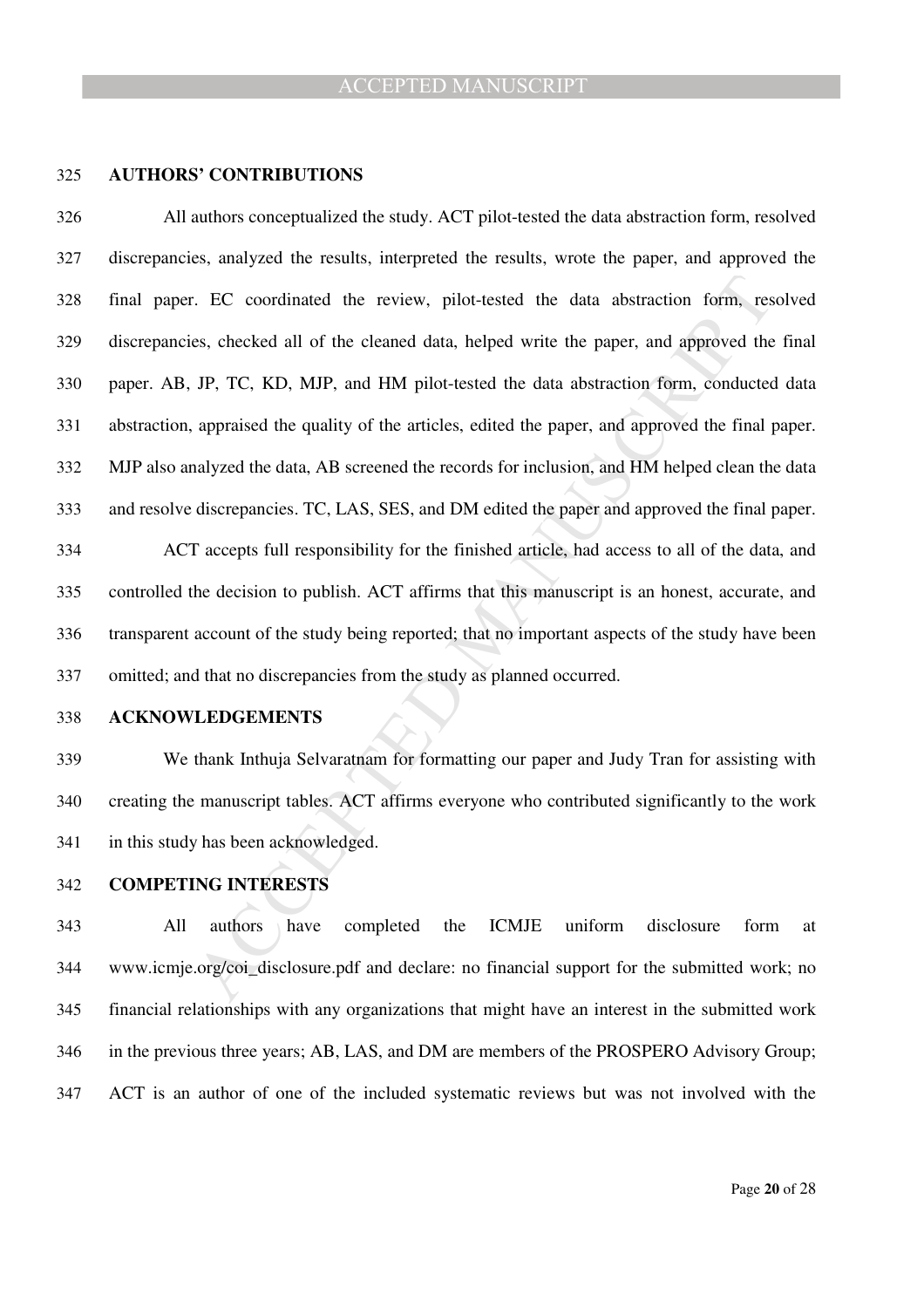AMSTAR appraisal or data abstraction for this review and was blinded to the author names during the analysis, she is also an Associate Editor for the journal but was not involved with the decision to publish; no other relationships or activities that could appear to have influenced the submitted work.

#### **FUNDING**

No funding was received for this study. ACT is funded by a Canadian Institutes of Health Research New Investigator Award in Knowledge Synthesis, SES is funded by a Tier 1 Canada Research Chair in Knowledge Translation, AB and LAS are funded by the National Institute for Health Research, and DM is funded by a University of Ottawa Research Chair.

# **ETHICS APPROVAL**

Ethics approval was not required.

## **COPYRIGHT/LICENSE FOR PUBLICATION**

vork.<br>
Steriannia was received for this study. ACT is funded by a Canadian Institutes of Heatev<br>
Investigator Award in Knowledge Synthesis, SES is funded by a Tier 1 Cana<br>
hair in Knowledge Translation, AB and LAS are fund The Corresponding Author has the right to grant on behalf of all authors and does grant on behalf of all authors, a worldwide license to the Publishers and its licensees in perpetuity, in all forms, formats and media (whether known now or created in the future), to i) publish, reproduce, distribute, display and store the Contribution, ii) translate the Contribution into other languages, create adaptations, reprints, include within collections and create summaries, extracts and/or, abstracts of the Contribution, iii) create any other derivative work(s) based on the Contribution, iv) to exploit all subsidiary rights in the Contribution, v) the inclusion of electronic links from the Contribution to third party material where-ever it may be located; and, vi) license any third party to do any or all of the above.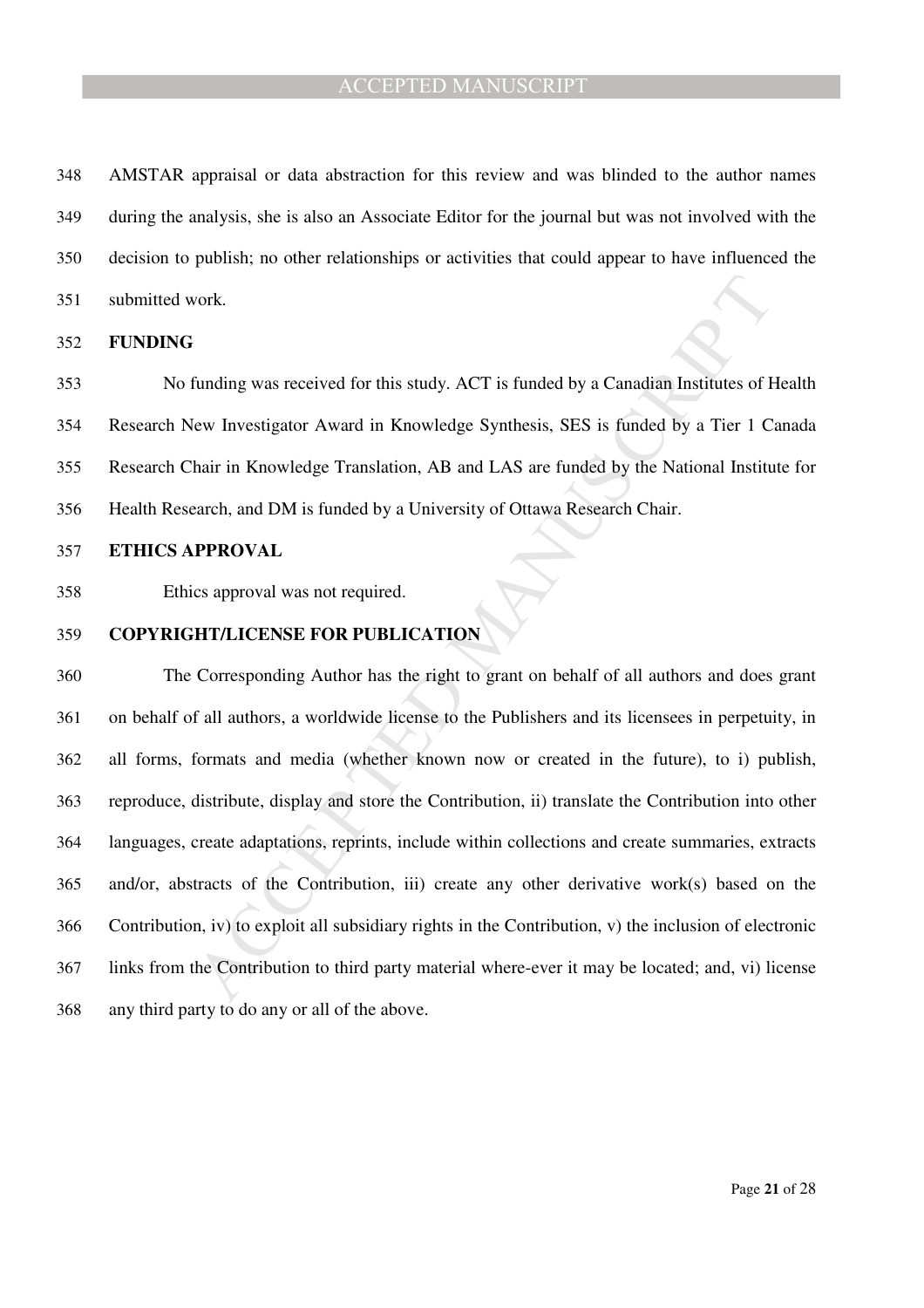# **Box 1 Classification: Primary outcomes, Meta-analysis results, and Conclusion statements**

Classification of changes to primary outcomes:

- New (Inclusion or Addition): the addition of a completely new primary outcome;
- Exclusion: the omission of a primary outcome in the publication;
- on: the omission of a primary outcome in the publication;<br>
c: when a secondary outcome in the protocol was changed to a primary outcome in<br>
cication;<br>
dication;<br>
dication;<br>
dications;<br>
and or meta-amalysis results:<br>
and o • Upgrade: when a secondary outcome in the protocol was changed to a primary outcome in the publication;
- Downgrade: when a primary outcome in the protocol was changed to a secondary or undefined outcome in the publication.

Classification of meta-analysis results:

- Favourable, statistically significant (i.e. effect in favour of the intervention with  $p \le 0.05$ );
- Favourable, non-statistically significant;
- Neutral (effect size between 0.95-1.05 and the confidence interval crosses 1);
- Unfavourable, statistically significant (i.e. effect in favour of the non-intervention comparator with  $p \leq 0.05$ );
- Unfavourable, non-statistically significant.

Categorization of conclusion statements

- Positive (authors stated that there is evidence of effectiveness);
- Neutral (no evidence of effectiveness or they reported no opinion);
- Negative (authors advised against the use of the intervention or it was not recommended); or
- Indeterminate (authors stated that there is insufficient evidence or that more research is required).

369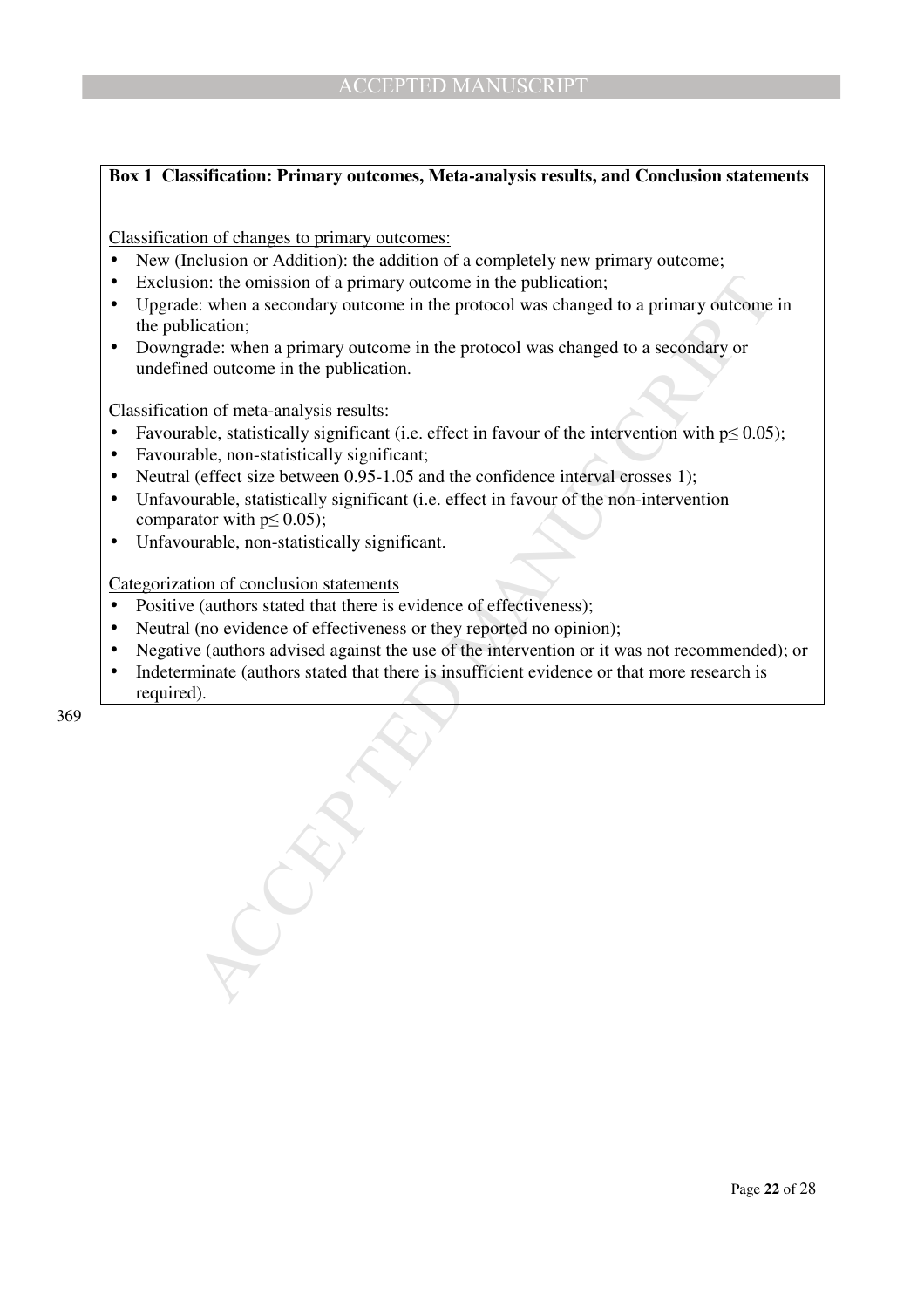# **FIGURE LEGENDS**

- **Figure 1: Flow of systematic reviews through the study**
- **Figure 2: AMSTAR methodological quality results**
- Note: NA = not applicable.
- Items:
- 1. A priori design
- 2. Duplicate selection/DA
- 3. Literature search
- 4. Publication status
- 5. List of studies
- 6. Study characteristics
- 7. Quality assessed
- 8. Quality used
- 9. Methods appropriate
- MANUSCRIPT ACCEPTED 10. Publication bias assessed
- 11. Conflicts stated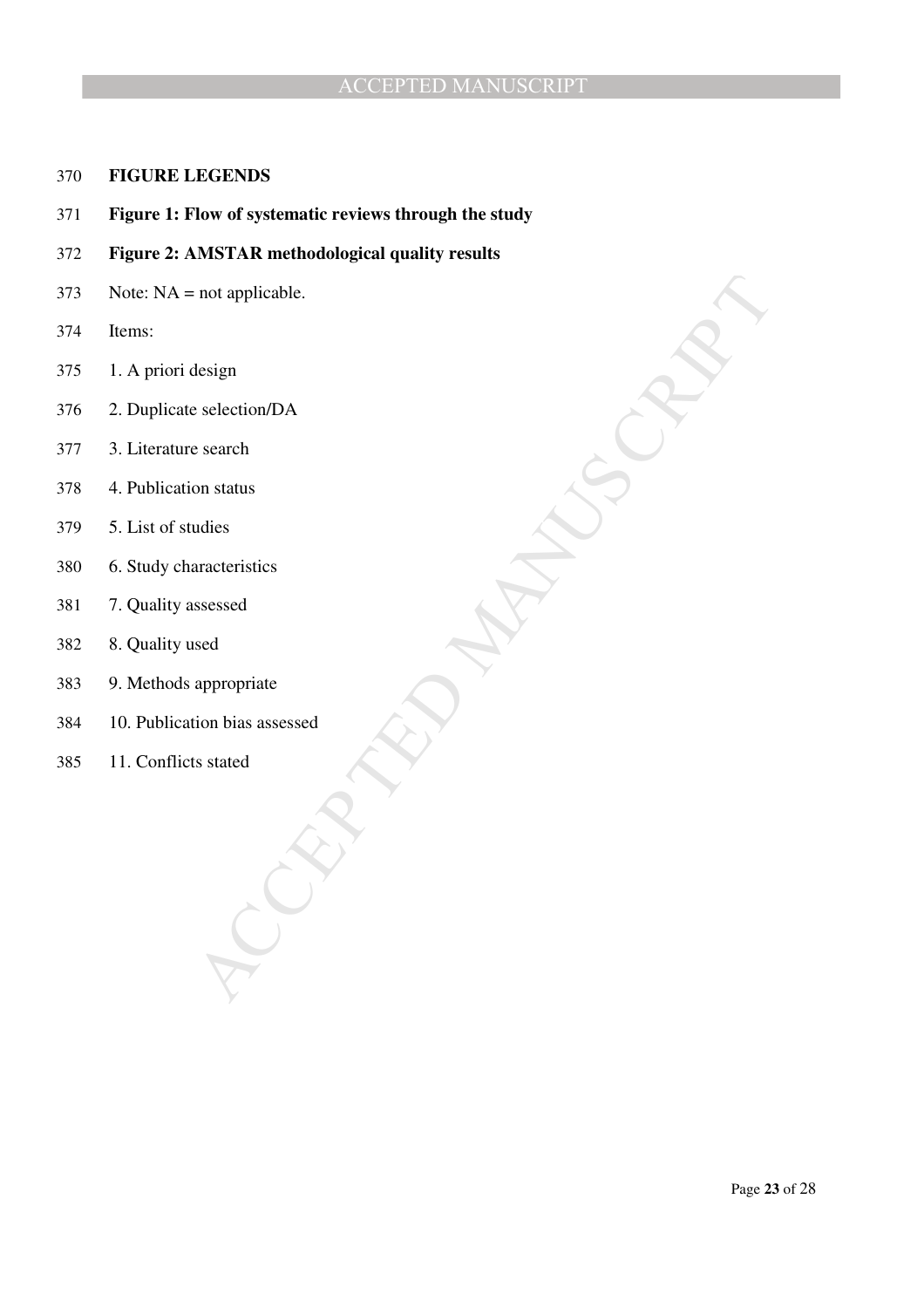| Characteristic                                                       | # of systematic reviews $(\%)$ |
|----------------------------------------------------------------------|--------------------------------|
| <b>Publication year</b>                                              |                                |
| $\overline{2011}$                                                    | 3(3.1)                         |
| 2012                                                                 | 29 (30.2)                      |
| 2013                                                                 | 60(62.5)                       |
| 2014                                                                 | 4(4.2)                         |
| Total # of studies included                                          |                                |
| $0 - 20$                                                             | 70 (72.9)                      |
| 21-40                                                                | 9(19.8)                        |
| >40                                                                  | 7(7.3)                         |
| Total # of participants in included studies                          |                                |
| $\leq$ 1000 to 5000                                                  | 48 (50)                        |
| 5001-10,000                                                          | 5(5.2)                         |
| 10,001-50,000                                                        | 7(7.3)                         |
| 50,001-100,000                                                       | 3(3.1)                         |
| >100,000                                                             | 2(2.1)                         |
| Not Reported                                                         | 31(32.3)                       |
| <b>Study designs included</b>                                        |                                |
| All randomized controlled trials                                     | 56(58.3)                       |
| Mixed study designs*                                                 | 35(36.5)                       |
| All observational studies                                            | 5(5.2)                         |
| Meta-analysis conducted<br>Yes                                       |                                |
| No                                                                   | 67(69.8)<br>29(30.2)           |
| Funding†                                                             |                                |
| Stated no funding received                                           | 36(37.5)                       |
| Public funder (e.g., academia, government)                           | 56(58.4)                       |
| Commercial Organization                                              | 4(4.2)                         |
| <b>Geographic Region</b> #                                           |                                |
| Europe                                                               | 47 (49)                        |
| North America                                                        | 20(20.9)                       |
| South America                                                        | 11(11.4)                       |
| Easter Asia                                                          | 9(9.3)                         |
| Australia                                                            | 5(5.2)                         |
| Southern Asia                                                        | 2(2.1)                         |
| Southern Africa                                                      | 2(2.1)                         |
| Published protocol in a journal                                      |                                |
| Yes                                                                  | 5(5.2)                         |
| No                                                                   | 91 (94.8)                      |
| Participant population in publication§                               |                                |
| Healthy or presumed healthy                                          | 14 (14.6)                      |
| Mixed conditions                                                     | 11(11.5)                       |
| Musculoskeletal conditions                                           | 10(10.4)                       |
| Infectious diseases                                                  | 9(9.4)                         |
| Present/history of cancer                                            | 9(9.4)                         |
| Pregnancy-related or reproductive conditions                         | 8(8.3)                         |
| Psychiatric/mental health conditions                                 | 7(7.3)                         |
| Cardiovascular conditions                                            | 6(6.3)                         |
| Respiratory conditions                                               | 6(6.3)                         |
| Autoimmune diseases                                                  | 3(3.1)                         |
| Gastrointestinal and abdominal conditions                            | 2(2.1)                         |
| Genetic diseases                                                     | 2(2.1)                         |
| Neurodegenerative/neurological conditions<br>Oral-related conditions | 2(2.1)                         |
| Urinary conditions                                                   | 2(2.1)<br>2(2.1)               |
| Auditory conditions                                                  | 1(1.0)                         |
| Overweight                                                           | 1(1.0)                         |
| Type 2 diabetes                                                      | 1(1.0)                         |
|                                                                      |                                |

# 386 **Table 1. Characteristics of the 96 included systematic reviews**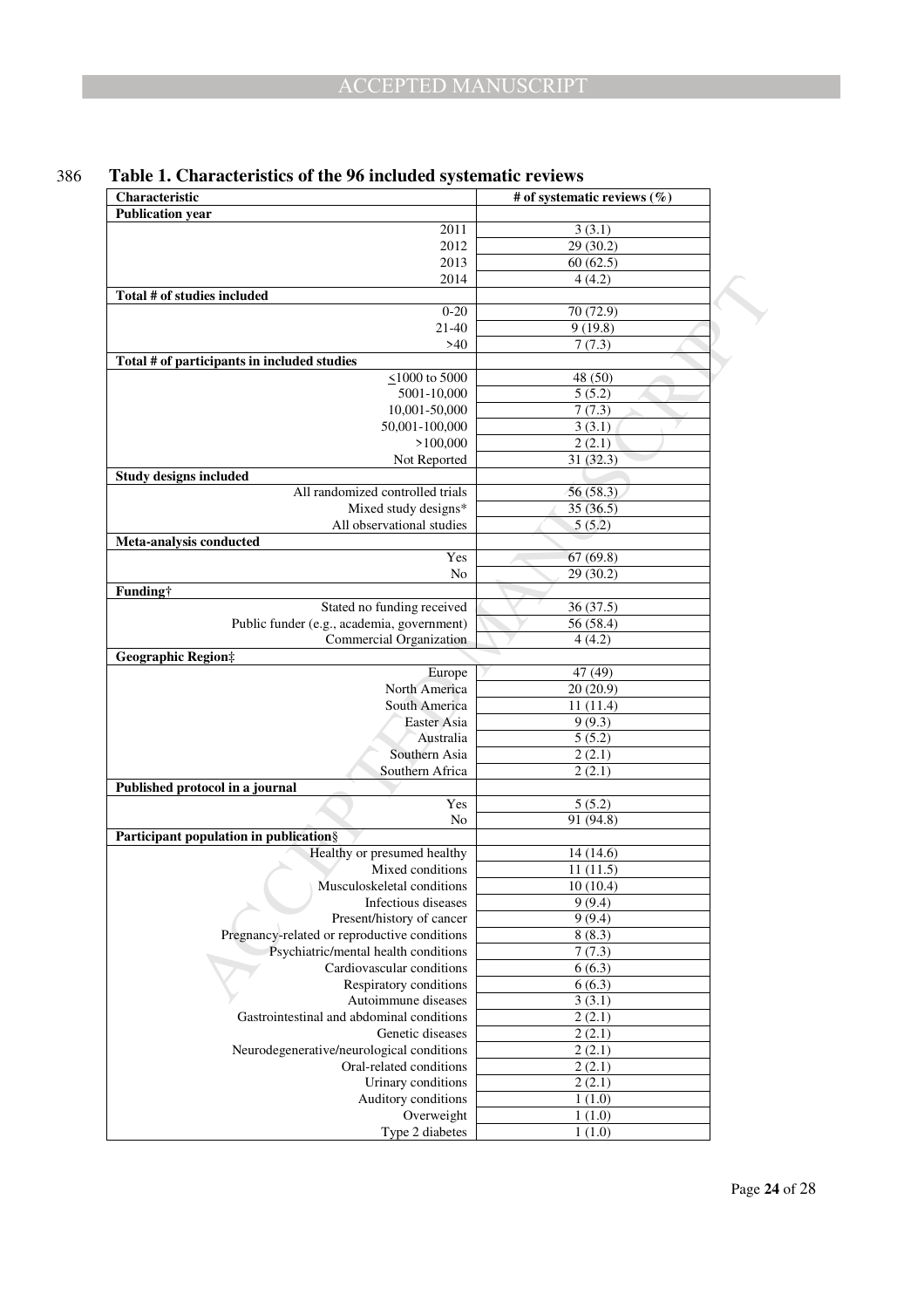- 387 **Note:** \*Mixed could indicate, for example, RCT & quasi-RCT (not necessarily mixed with 388 observational studies); † Source: Cochrane EPOC Group. Available at:
- 389 http://epoc.cochrane.org/sites/epoc.cochrane.org/files/uploads/datacollectionchecklist.pdf; ‡ If
- 390 more than one country was listed  $(n = 8)$ , only the first country's geographic region is listed here;

MCCRIPTION MANUSCRIPT

391 §as reported by the review authors.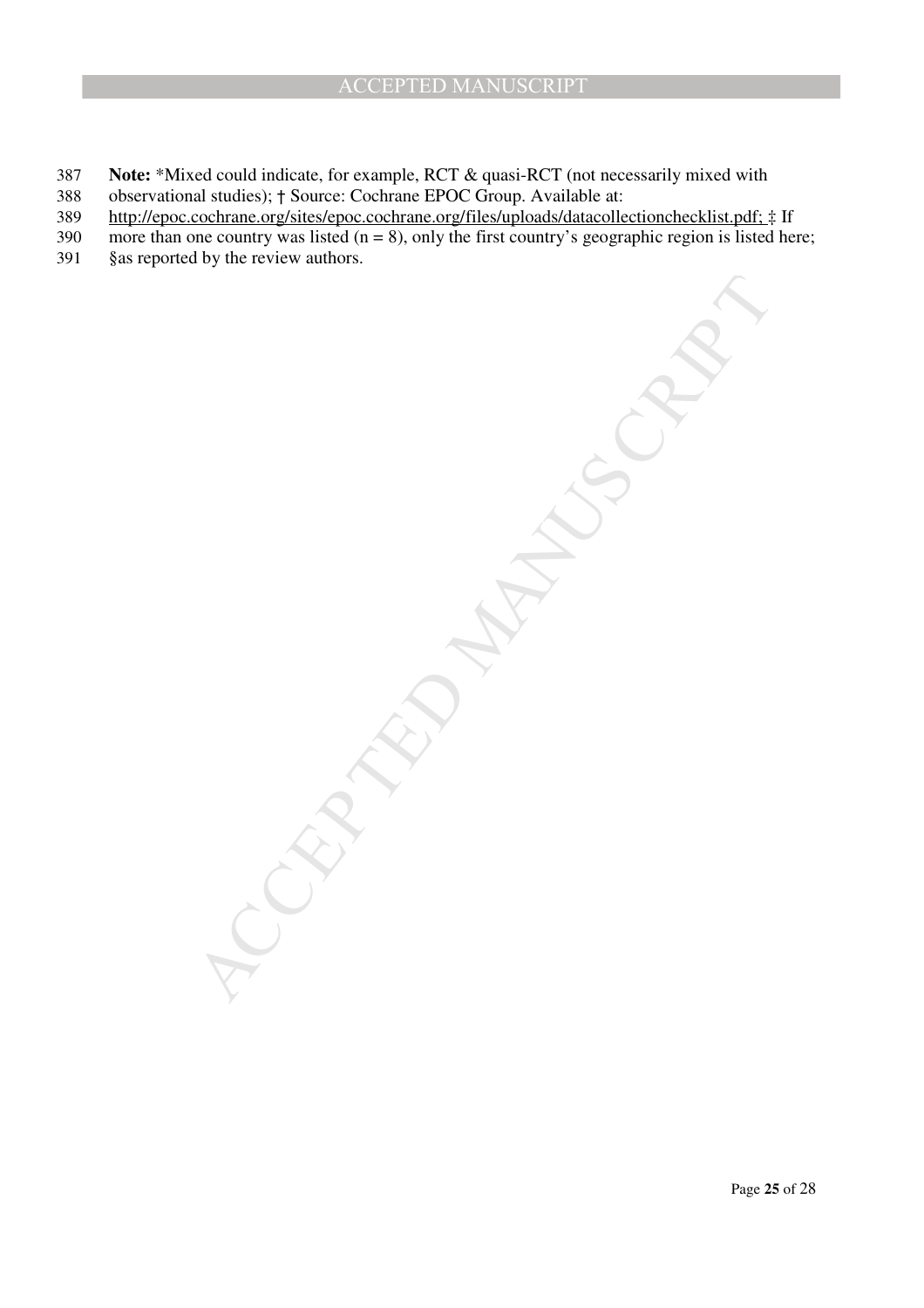| 37(38.5)<br>35(36.5)<br>10(10.4)<br>6(6.3)<br>3(3.1)<br>1(1.0) |
|----------------------------------------------------------------|
|                                                                |
|                                                                |
|                                                                |
|                                                                |
|                                                                |
|                                                                |
|                                                                |
| 2(2.1)                                                         |
| 1(1.0)                                                         |
| 1(1.0)                                                         |
|                                                                |
| 59(61.5)                                                       |
| 24(25.0)                                                       |
| 6(6.3)                                                         |
| 5(5.2)                                                         |
| 1(1.0)                                                         |
| 0(0)                                                           |
| 1(1.0)                                                         |
|                                                                |
| 59 (61.5)                                                      |
| 13(13.5)                                                       |
| 9(9.4)                                                         |
| 15(15.6)                                                       |
|                                                                |
|                                                                |

# 392 **Table 2. Number of Primary Outcomes in the Publications**

393 **Abbreviation:** NA = not applicable.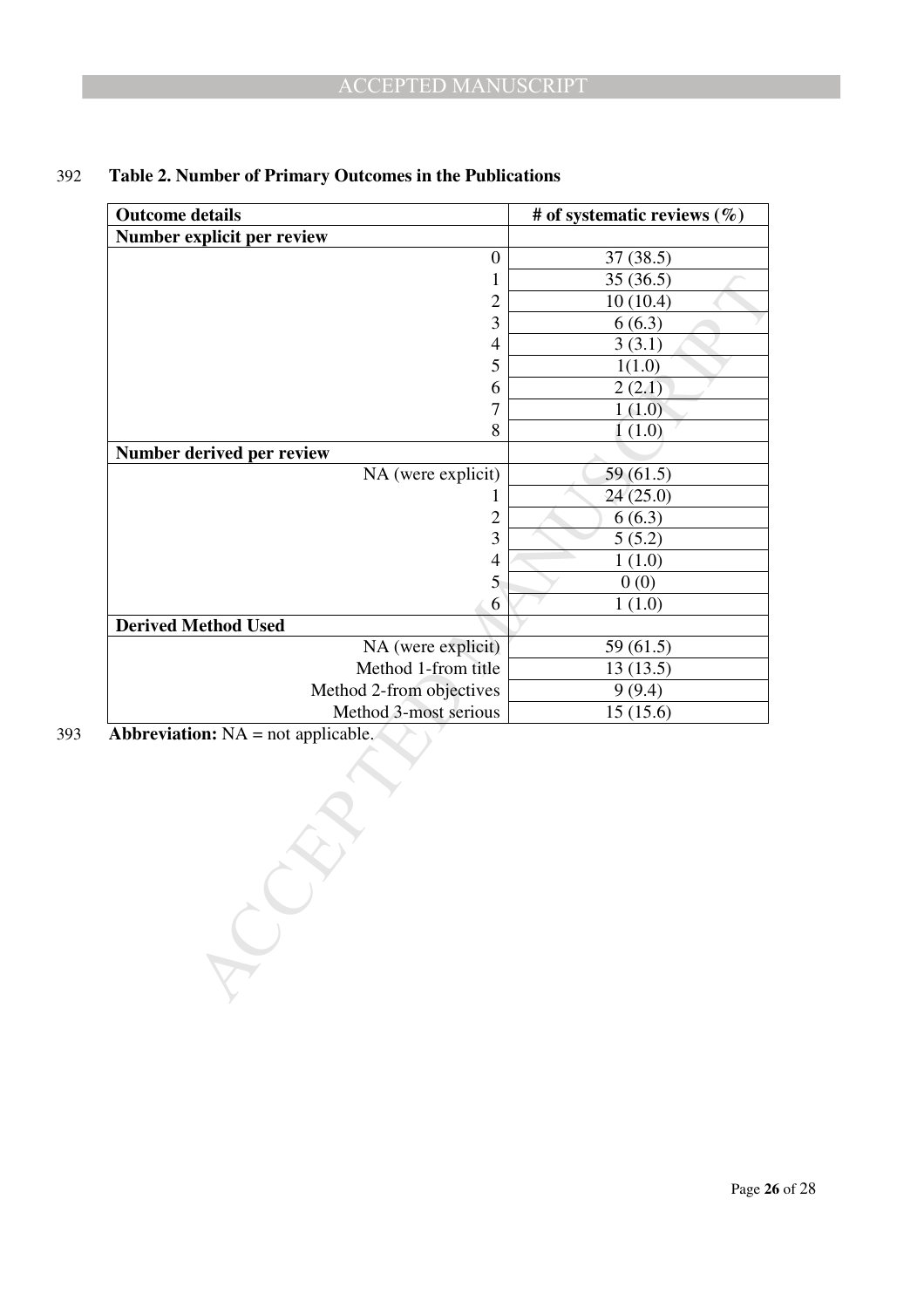# 394 **Table 3. Changes in Primary Outcomes**

| <b>Change Type</b>                                                                                             | # of systematic reviews with $\geq$ 1 |  |
|----------------------------------------------------------------------------------------------------------------|---------------------------------------|--|
|                                                                                                                | change(s) $(\%)^*$                    |  |
| New Primary Outcome(s)                                                                                         | 6(5.9)                                |  |
| Exclusion of Primary Outcome(s)                                                                                | 6(5.9)                                |  |
| <b>Upgrade of Primary Outcome(s)</b><br>Downgrade of Primary Outcome(s)                                        | 6(5.9)                                |  |
|                                                                                                                | 22(21.8)                              |  |
| Change in Primary Outcome Definition                                                                           | 6(5.9)                                |  |
| Change in Primary Outcome Measure                                                                              | 1(1.0)                                |  |
| No Discrepancies<br>Note: *Does not add up to 100% because some systematic reviews included more than 1 primar | 65(67.7)                              |  |
| outcome.                                                                                                       |                                       |  |
|                                                                                                                |                                       |  |

395 **Note:** \*Does not add up to 100% because some systematic reviews included more than 1 primary

396 outcome.

Page **27** of 28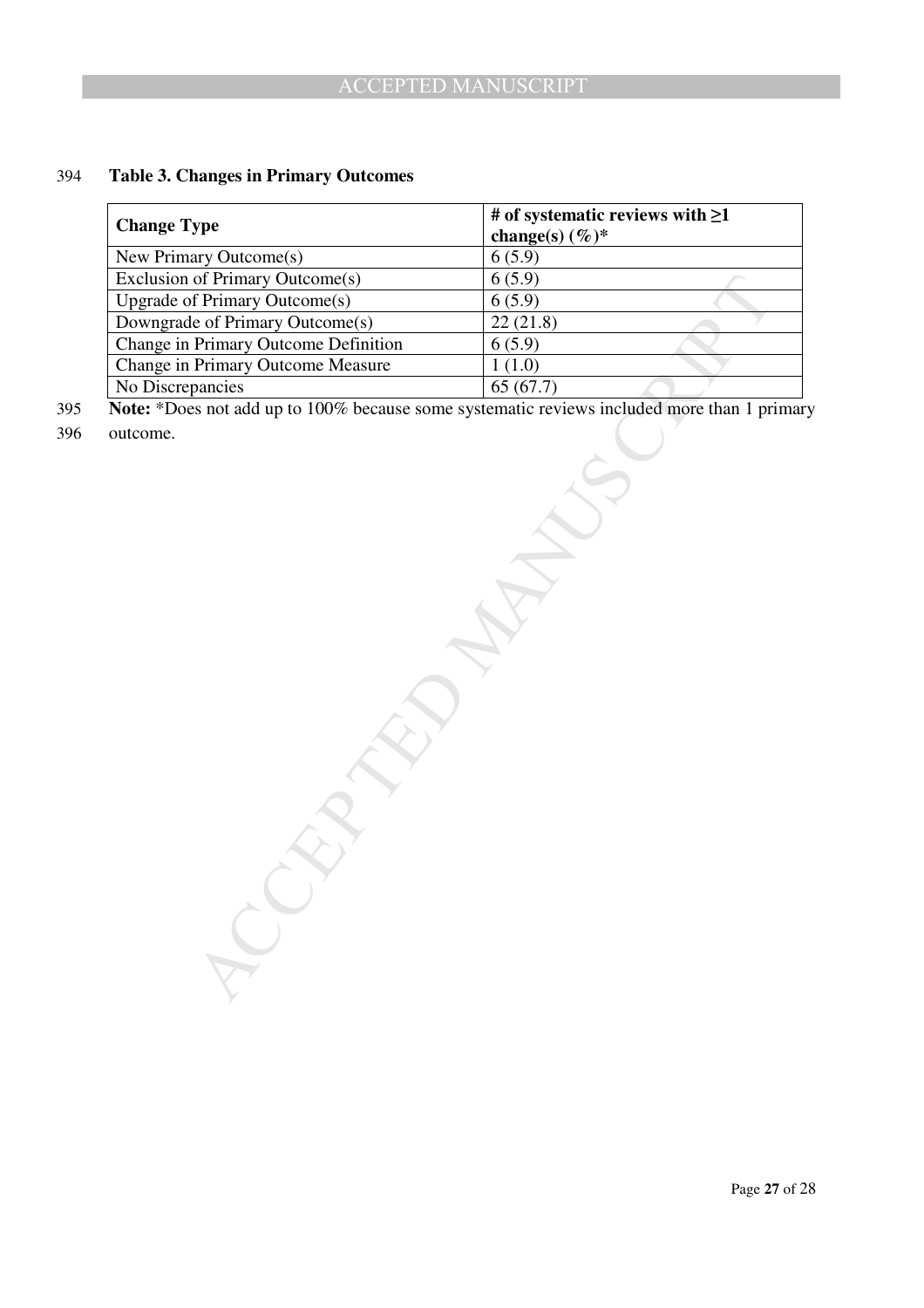## 397 **REFERENCES**

- 398 1. Cochrane Handbook for Systematic Reviews of Interventions Version 5.1.0. In: Higgins J, Green S, eds: The Cochrane Collaboration; 2011. 400 2. Standards for Systematic Reviews. Institute of Medicine of the National Academies. : National 401 Academy of Sciences; 2011.
- 402 3. Liberati A, Altman DG, Tetzlaff J, Mulrow C, Gotzsche PC, Ioannidis JP, et al. The PRISMA 403 statement for reporting systematic reviews and meta-analyses of studies that evaluate healthcare 404 interventions: explanation and elaboration. BMJ. 2009;339:b2700.
- 405 4. Dwan K, Kirkham JJ, Williamson PR, Gamble C**.** Selective reporting of outcomes in randomised 406 controlled trials in systematic reviews of cystic fibrosis. BMJ Open. 2013;3(6).
- 407 5. Kirkham JJ, Altman DG, Williamson PR**.** Bias due to changes in specified outcomes during the 408 systematic review process. PLoS ONE. 2010;5(3):e9810.
- 409 6. Silagy CA, Middleton P, Hopewell S**.** Publishing protocols of systematic reviews: comparing 410 what was done to what was planned. JAMA. 2002;287(21):2831-4.
- 411 7. Parmelli E., Liberati A., D'Amico R. Reporting of outcomes in systematic reviews: comparison of 412 protocols and published systematic reviews. 15th Cochrane Colloquium. Sao Paulo; 2007.
- 413 8. Tricco AC, Tetzlaff J, Sampson M, Fergusson D, Cogo E, Horsley T, et al. Few systematic 414 reviews exist documenting the extent of bias: a systematic review. J Clin Epidemiol. 415 2008;61(5):422-34.
- 416 9. Page MJ, McKenzie JE, Kirkham J, Dwan K, Kramer S, Green S, et al. Bias due to selective 417 inclusion and reporting of outcomes and analyses in systematic reviews of randomised trials of 418 healthcare interventions. Cochrane Database Syst Rev. 2014;10:Mr000035.
- 419 10. PROSPERO. York, England: Centre for Reviews and Dissemination, Univeristy of York.
- 420 11. Moher D, Tetzlaff J, Tricco AC, Sampson M, Altman DG**.** Epidemiology and reporting 421 characteristics of systematic reviews. PLoS Med. 2007;4(3):e78.
- 422 12. Moher D, Dulberg CS, Wells GA. Statistical power, sample size, and their reporting in randomized controlled trials. JAMA. 1994;272(2):122-4. randomized controlled trials. JAMA. 1994;272(2):122-4.
- 424 13. Tricco AC, Tetzlaff J, Pham B, Brehaut J, Moher D**.** Non-Cochrane vs. Cochrane reviews were twice as likely to have positive conclusion statements: cross-sectional study. J Clin Epidemiol. 426 2009;62(4):380-6.e1.
- 427 14. Shea BJ, Hamel C, Wells GA, Bouter LM, Kristjansson E, Grimshaw J, et al. AMSTAR is a 428 reliable and valid measurement tool to assess the methodological quality of systematic reviews. J 429 Clin Epidemiol. 2009;62(10):1013-20.
- 430 15. Mesgarpour B, Griebler U, Glechner A, Kien C, Strobelberger M, Van Noord MG, et al. 431 Extended-release opioids in the management of cancer pain: a systematic review of efficacy and 432 safety. Eur J Pain. 2014;18(5):605-16.
- 433 16. Bastian H, Glasziou P, Chalmers I**.** Seventy-five trials and eleven systematic reviews a day: how 434 will we ever keep up? PLoS Med. 2010;7(9):e1000326.
- Frati À, Alman DG, Terdaff J, Mulrow C, Gotzsche PC, Ioannidis JP, et al. The PRISMA<br>ment for reporting systematic reviews and meta analyses of studies that exalute healthcan<br>ment for reporting systematic reviews and meta 435 17. Page MJ, McKenzie JE, Green SE, Forbes AB**.** An empirical investigation of the potential impact 436 of selective inclusion of results in systematic reviews of interventions: study protocol. Syst Rev. 437 2013;2:21.
- 438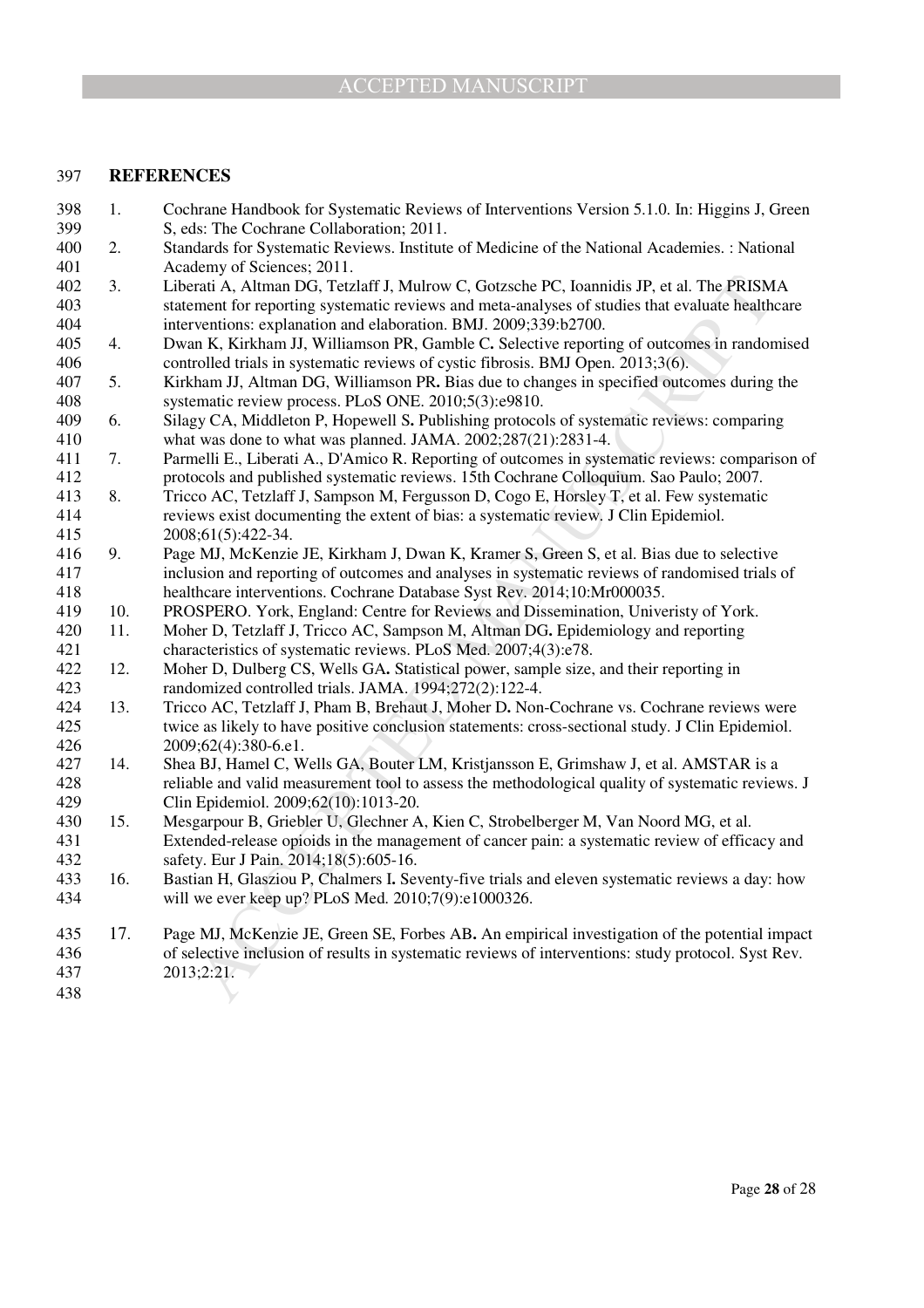